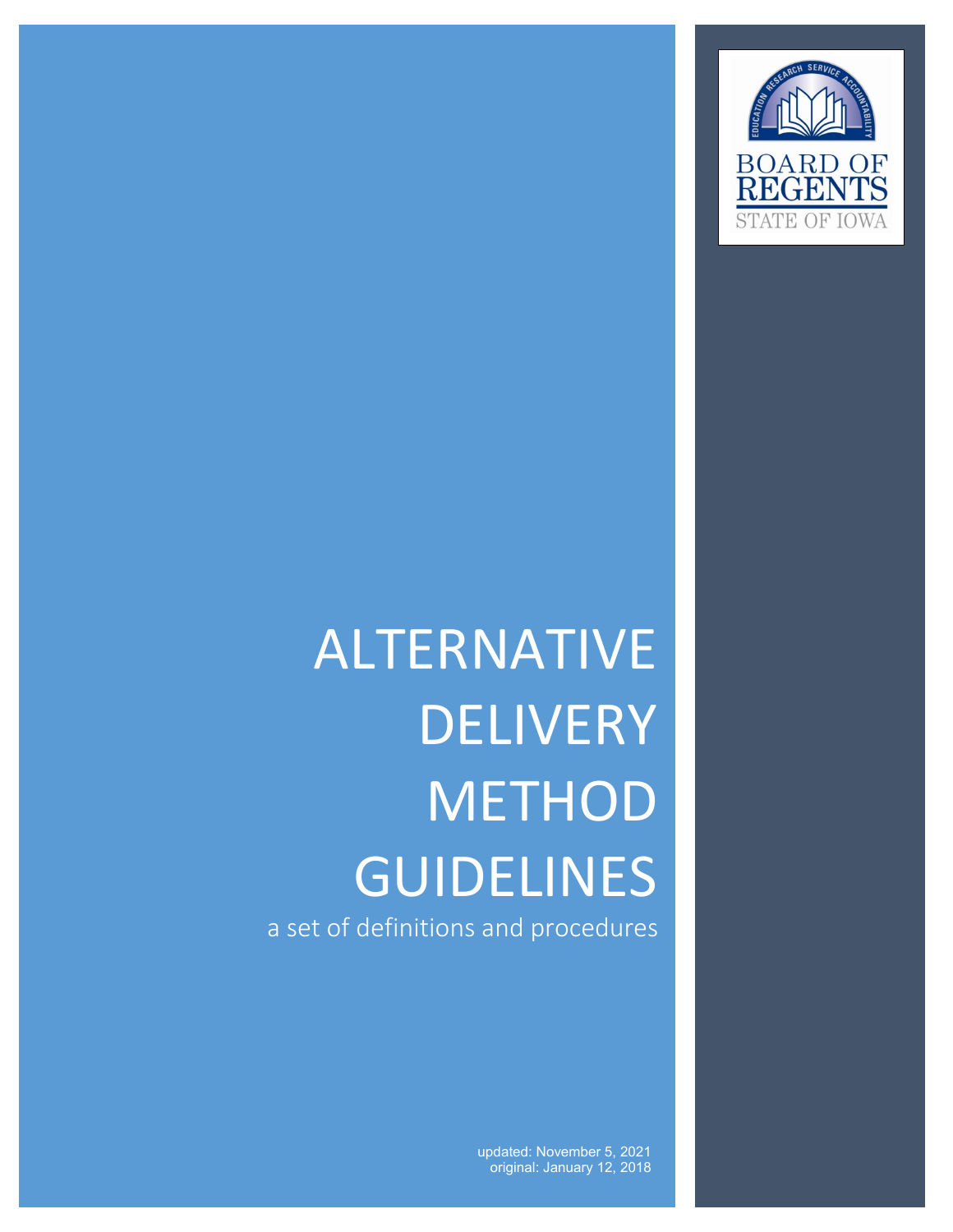# **Table of Contents**

| <b>Section</b>                      |                                                                                                                                                                                                                                                                                                             |    |
|-------------------------------------|-------------------------------------------------------------------------------------------------------------------------------------------------------------------------------------------------------------------------------------------------------------------------------------------------------------|----|
|                                     | 1. Authority to Use Alternative Delivery Methods (ADMs)                                                                                                                                                                                                                                                     | 3  |
| 2.                                  | <b>Reasons for Using ADMs</b>                                                                                                                                                                                                                                                                               | 5  |
|                                     | 3. Considerations when Selecting an ADM                                                                                                                                                                                                                                                                     | 6  |
| 4.                                  | Design Bid Build (DBB)                                                                                                                                                                                                                                                                                      | 7  |
| 5.                                  | <b>Construction Manager Agent (CMA)</b>                                                                                                                                                                                                                                                                     | 8  |
|                                     | 5.1 University Process for CMA<br><b>Approval to Proceed</b>                                                                                                                                                                                                                                                | 8  |
|                                     | 5.2 Selection Procedures for CMA<br>5.2.1 General Requirements<br>5.2.2 Overview of Phase 1 and 2<br>5.2.3 Phase 1 - Request for Qualifications (RFQ)<br>5.2.4 Phase 2 - Interview<br>5.2.5 Selection                                                                                                       | 9  |
|                                     | 5.3 Award of Design Professional Contract                                                                                                                                                                                                                                                                   | 11 |
| 5.4 Award of Construction Contracts |                                                                                                                                                                                                                                                                                                             |    |
|                                     | 6. Construction Manager at Risk (CMR)                                                                                                                                                                                                                                                                       | 12 |
|                                     | 6.1 University Process for CMR<br><b>Approval to Proceed</b>                                                                                                                                                                                                                                                | 12 |
|                                     | 6.2 Selection Procedures for CMR<br>6.2.1 General Requirements<br>6.2.2 Overview of Phase 1 and 2<br>6.2.3 Phase 1 - Request for Qualifications (RFQ)<br>6.2.4 Phase 2 - Request for Proposal (RFP)<br>6.2.5 Phase 2 - Technical Proposal and Interview<br>6.2.6 Phase 2 - Cost Proposal<br>6.2.7 Selection | 13 |
|                                     | 6.3 Competitive Bidding of Subcontractors and Suppliers                                                                                                                                                                                                                                                     | 17 |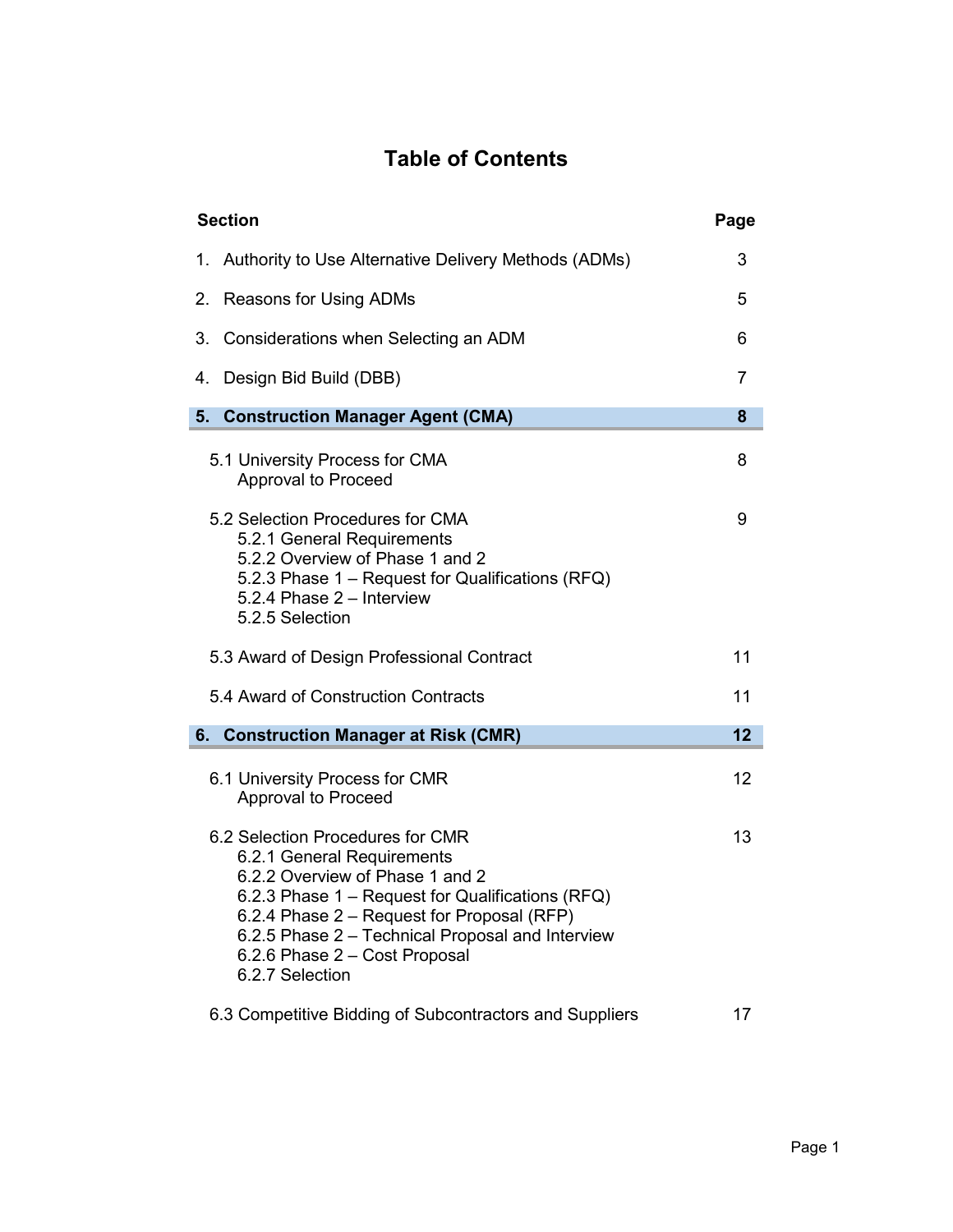# **Section Page**

| <b>Design Build (DB)</b><br>7.                                                                                                                                                                                                     | 19 |  |  |
|------------------------------------------------------------------------------------------------------------------------------------------------------------------------------------------------------------------------------------|----|--|--|
| 7.1 University Process for DB<br><b>Approval to Proceed</b><br>7.1.1 Selection Procedures for Bridging Consultant (RFP)                                                                                                            | 19 |  |  |
| 7.2 Selection Procedures for Design Builders<br>7.2.1 General Requirements<br>7.2.2 Overview of Phase 1 and 2                                                                                                                      | 20 |  |  |
| 7.2.3 Phase 1 – Request for Qualifications (RFQ)<br>7.2.4 Phase 2 – Request for Proposals (RFP) – Technical Proposal<br>7.2.5 Phase 2 – Request for Proposals (RFP) – Cost Proposal<br>7.2.6 Selection<br>7.2.7 Selection Criteria |    |  |  |
| <b>END OF DOCUMENT</b><br>25                                                                                                                                                                                                       |    |  |  |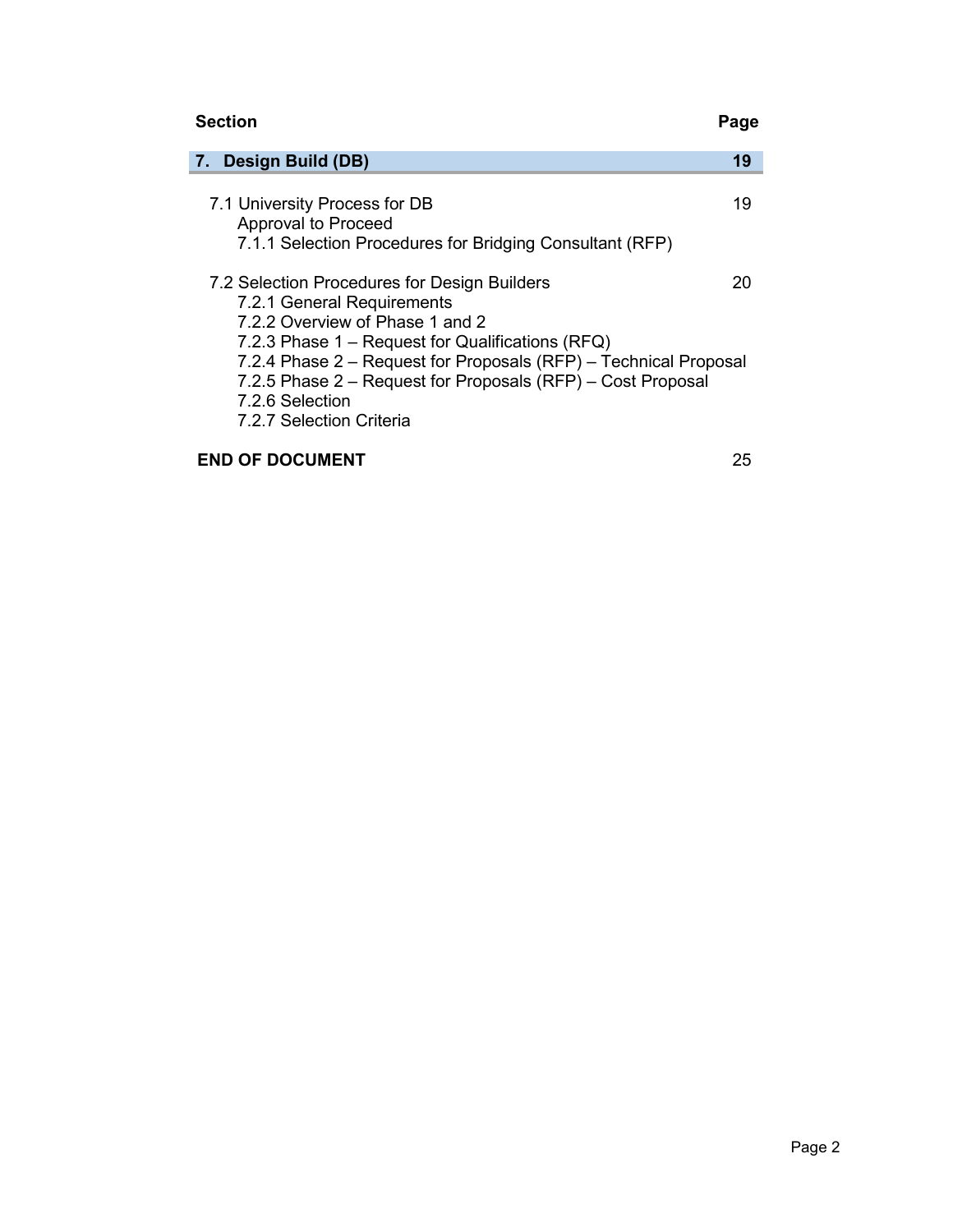# **1. Authority to Use Alternative Delivery Methods (ADMs)**

The universities, in consultation with the Board Office, have developed open and competitive bidding processes that fully comply with the requirements of Iowa Code §262.34. Iowa Code §262.34, which governs Board of Regents construction, provides when the estimated cost of a construction contract under the charge of the Board of Regents exceeds \$100,000, the Board is required to advertise for bids for the contemplated improvement and let the work to the lowest responsible bidder (Iowa Code §262.34.1). The Board is required to file and make available to the public all bids received on the plans or specifications, although the timing of this filing is not provided for in the Iowa Code. If the Board determines that bids received are not acceptable, it may reject all bids and proceed with the public project by a method as the Board may determine without any requirement to rebid. *Id*. Iowa Code §262.34 does not prohibit the use of alternative delivery methods.

In determining which firm represents the lowest responsible bidder, the Board is not limited to considering only monetary factors, but may take into consideration qualitative factors in addition to the amount of the bid. The Iowa Supreme Court held, "[r]esponsibility may embrace many factors other than the low dollar figure, including such considerations as the business judgment of the bidder and the bidder's record for reliability in performance." *Menke v. Board of Education*, 211 N.W.2d 601, 607 (Iowa 1973).

The Board has long recognized the flexibility afforded it under Iowa Code §262.34 and has adopted policies permitting regent universities to utilize alternative project delivery methods. Regent Policy Manual chapter 2.3, section 6 provides:

- For project budgets under \$5,000,000 using an ADM, submit a request to the Board Office to use the ADM before or with the request for approval of the Design Professional, Design Build Bridging Consultant or Construction Manager Selections and Agreements. Include three ADM advantages over the traditional Design Bid Build method.
- For project budgets over \$5,000,000 using an ADM, submit a request to the Board to use the ADM with the request for Permission to Proceed. Include three ADM advantages over the traditional Design Bid Build method.

There are three alternative delivery methods available to Regent universities:

- Construction Manager Agent (CMA)
- Construction Manager at Risk (CMR)
- Design Build-Bridging (DB)

CMR and DB utilize a competitive bidding process that takes into account both qualitative and monetary factors in determining the lowest responsible bidder. While Board policy is broadly written, for a number of years, the only alternative delivery method utilized was CMA.

The selection of a firm under CMA is done utilizing a Request for Proposals (RFP) process conducted in two phase, best value selection process. Fee is not a factor in the selection. Rather, the selected firm will negotiate the fee with the University.

The selection of a firm under either CMR or Design Build-Bridging (DB) is done utilizing a Request for Qualifications (RFQ)/Request for Proposals (RFP) process conducted in two phases as well.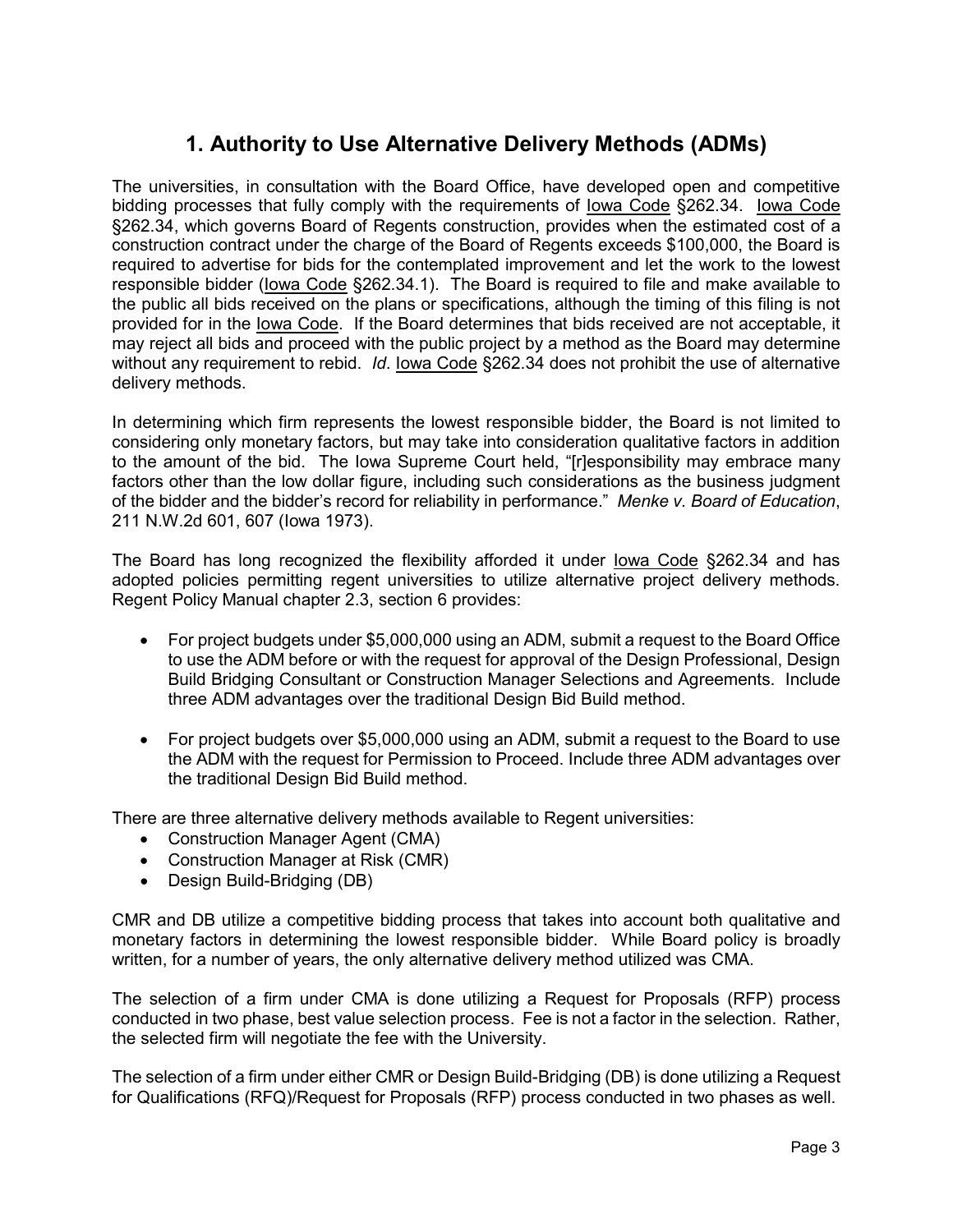Board approval of a request to utilize alternative delivery is not an exercise of the Board's emergency contracting authority<sup>1</sup>, nor is it permission to proceed without competitive bidding.

Please see Sections 5, 6 and 7 for more information on procedures for CMA, CMR and DB.

<sup>1</sup> Under <u>Iowa Code</u> §262.34.2, when delay in undertaking a public improvement "might cause serious loss or injury" the Board is permitted to institute emergency procedures and proceed without competitive bidding.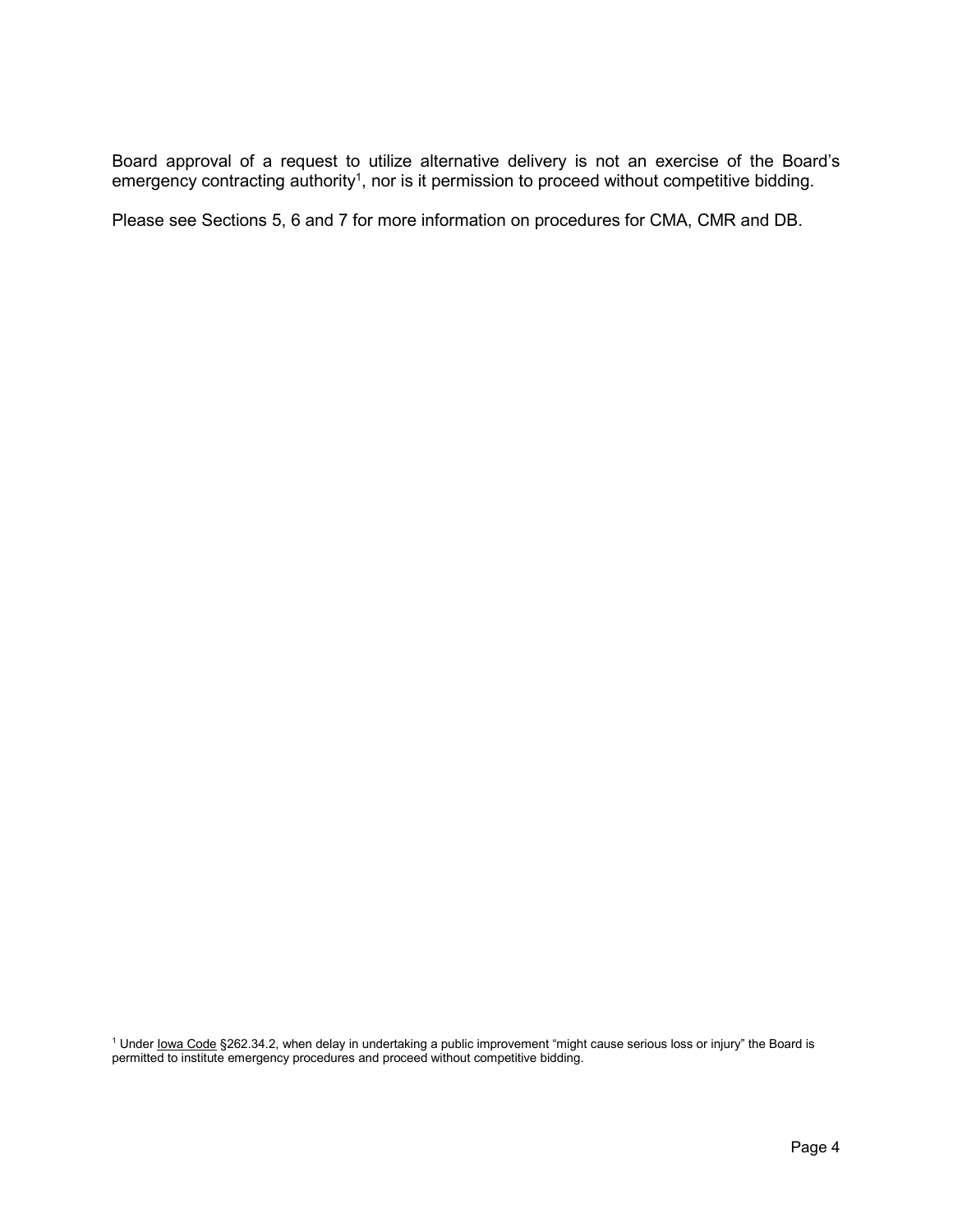# **2. Reasons for Using ADMs**

**2.1 ADMs save money and time.** According to a comprehensive study done by Penn State University in 1998<sup>1</sup>, Construction Manager at Risk (CMR) and Design Build (DB) are optimal delivery methods over Design Bid Build (DBB), especially in the areas of cost and schedule.

The study analyzed 351 buildings from 37 states, six building types and these three delivery methods. The six building types were light industrial (28%), multistory dwelling or residence hall (8%), simple office or classroom (24%), complex office or dry lab/library (18%), heavy industrial or power plant (5%) and high technology or hospital (17%). Study results were:

|                    | <b>Design Build</b>     | <b>CM at Risk</b>       | <b>Design Build</b> |
|--------------------|-------------------------|-------------------------|---------------------|
|                    | <b>VS</b>               | <b>VS</b>               | <b>VS</b>           |
| metric             | <b>Design Bid Build</b> | <b>Design Bid Build</b> | <b>CM at Risk</b>   |
| unit cost          | 6.1% lower              | 1.6% lower              | 4.5% lower          |
| construction speed | 12.0% faster            | 5.8% faster             | 7.0% faster         |
| delivery speed     | 33.5% faster            | 13.3% faster            | 23.5% faster        |
| change orders      | 5.2% less               | 7.8% more               | 12.6% less          |
| schedule growth    | 11.4% less              | 9.2% less               | 2.2% less           |

**2.2 ADMs provide better quality facilities.** In comparing quality, the Penn State study also indicated that Design Build's quality was at least equal to or better than CMR and Design Bid Build. Quality was measured in seven areas and determined by asking facility owners to measure actual versus expected facility performance. Design Build and CMR significantly outperformed Design Bid Build in terms of contractor callbacks to facilities. Design Bid Build barely met Owner expectations in some of these seven areas.

**2.3 ADMs maximize the investment** by delivering projects faster and at a lower cost.

**2.4 ADMs provide greater project certainty.** CMRs are contractually bound to deliver the project at a Guaranteed Maximum Price (GMP), leading to greater cost predictability. If fact, the Regents or any Owner, would receive a credit if the project is delivered under budget. Design Build minimizes finger pointing by providing the Regents a single point of contact for all design and construction issues.

**2.5 ADMs can allow fewer change orders**, "fast track" flexibility, project efficiency and greater team collaboration (fewer silos) are realized by overlapping the design and construction processes. While the Penn State study showed CMR with 7.8% more change orders than Design Bid Build, that has not been the Regents' experience.

**2.6 ADMs establish competition** under Iowa Code §262.34 and through well-developed contracts, experienced facilities staff and this document, the Regents' Alternative Delivery Method Guidelines. Established in January 2018, these guidelines are a set of step-by-step procedures for Regent facilities staff to follow, while administering each alternative delivery method.

**2.7 ADMs keep the Regents competitive** within the design and construction markets as ADMs flourish in private and public sectors throughout the United States.

<sup>1</sup> "Comparison of U.S. Project Delivery Systems," Mark Konchar & Victor Sanvido of Pennsylvania State University, *Journal of Construction Engineering and Management*, Vol. 124, No. 6 (1998), pp. 435-444.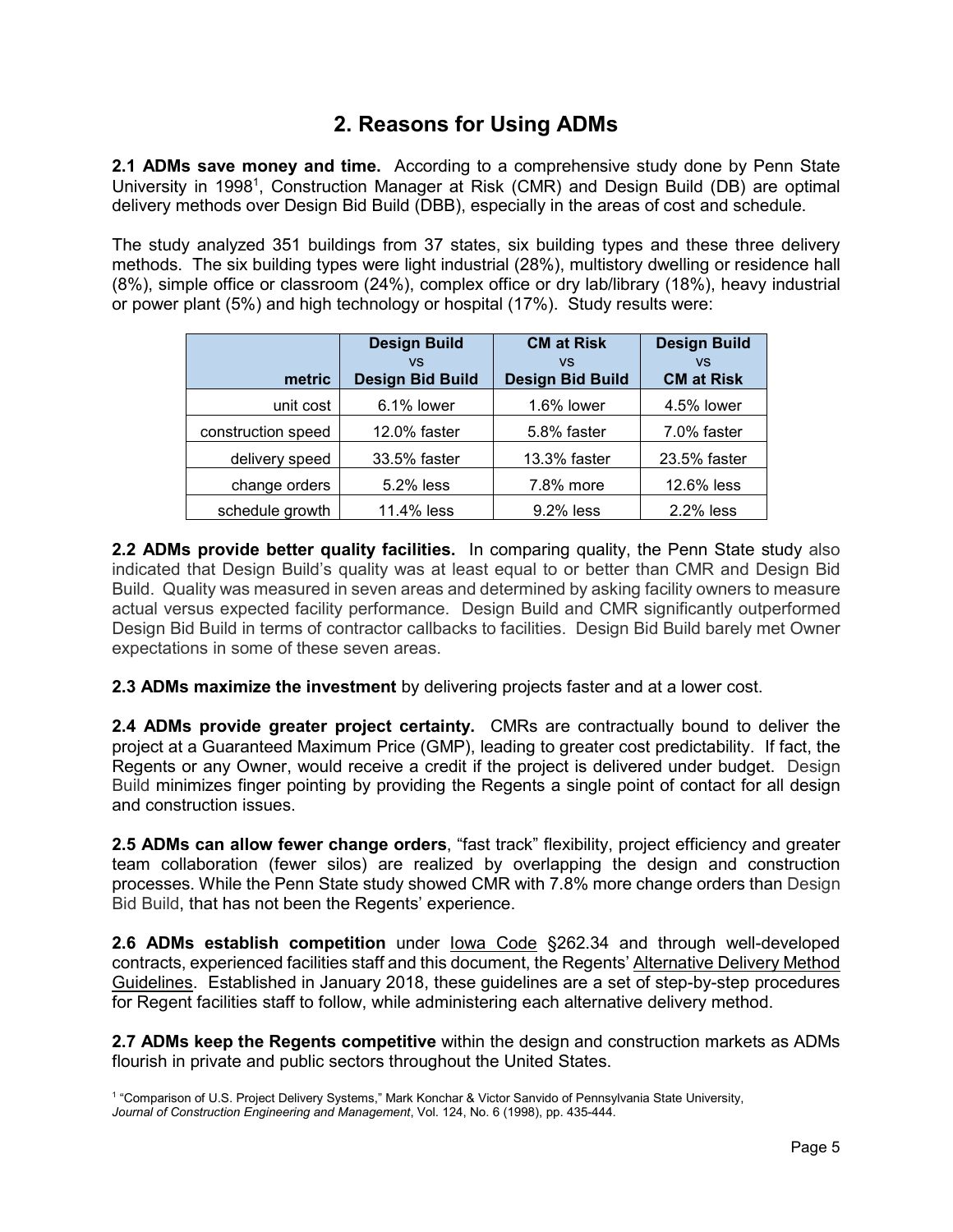# **3. Considerations when Selecting an ADM**

As of February 2021, the Board of Regents used ADMs 53 times over 21 years from 1999 to 2020, or 2.5 times per year.

**Risk Assessment:** In design and construction, a University must decide how much project risk they are comfortable in assuming. Construction risk can be closely tied to the local construction market, budget and schedule. In allocation of that risk, the University should try to assign risks to those parties that can best exercise control over it.

**Budget:** Before a budget can be determined, the University must evaluate financing, project feasibility, risk assessment, schedule, staff availability and site locations. Once the budget is determined, the University requires that the project be completed within the established budget.

**Schedule:** The ability to stack the design and construction phases through ADMs, thereby saving time is an important schedule consideration (see chart below). Depending on the size and complexity of the project, the ability to provide needed teaching, research and residence hall facilities within the predetermined calendar years of the universities can be challenging. The gain or loss of revenue based on the occupancy of the facility should also be carefully weighed.

**Design:** A design itself affects not only the risk assessment, budget and schedule, but also the University's mission, image and desire to fulfill the needs of its students, faculty and staff. Subsequently, the selected Design Professional should be well qualified in the type of facility being designed and the ADM being considered. In addition, the University must ensure that the program needs, budget, schedule and any design standards of the University are clearly conveyed to the Design Professional. The design documents must be complete, clear and well coordinated.

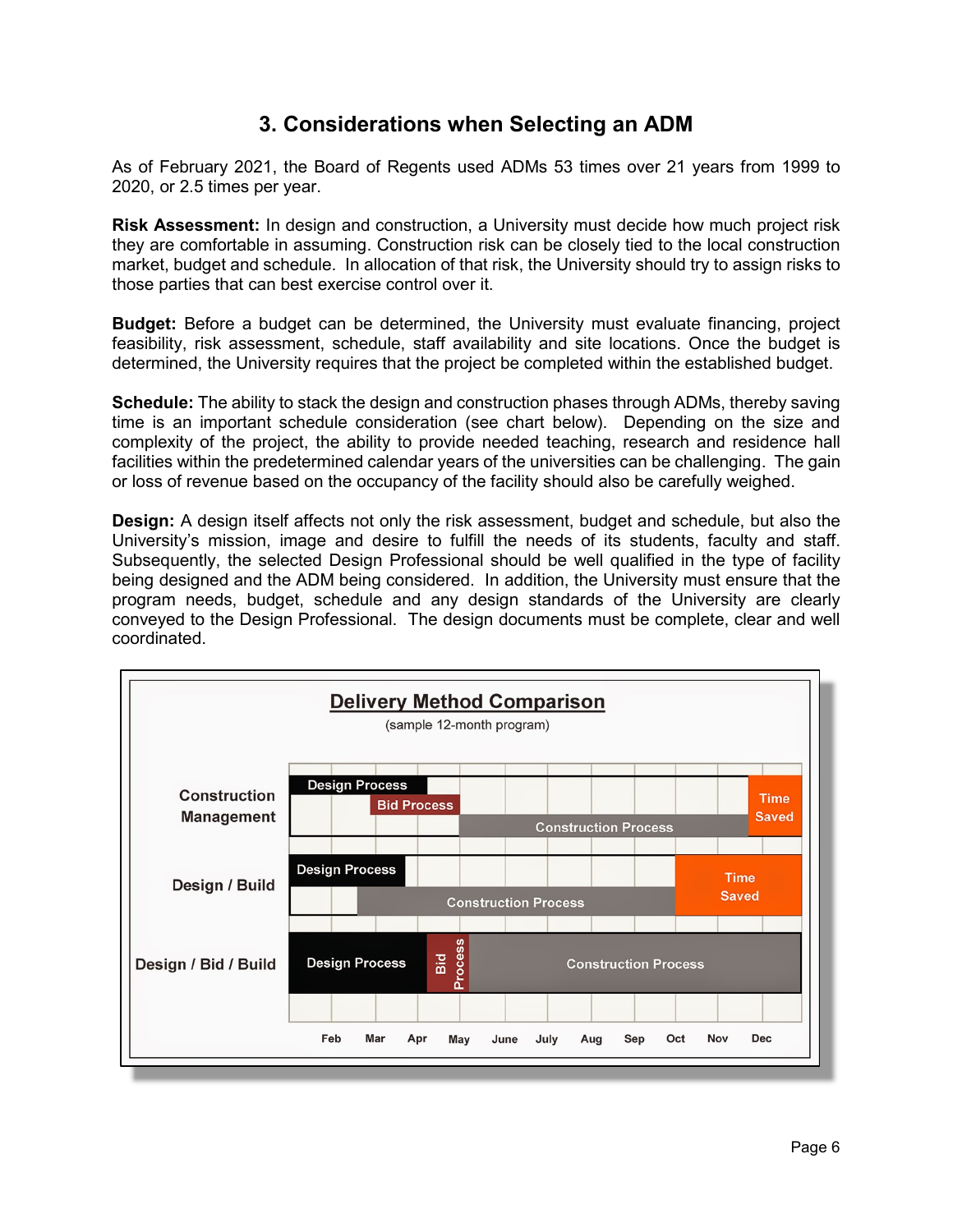# **4. Design Bid Build (Traditional Method)**



# **Definition**

Design Bid Build, known as the "traditional" project delivery method, is the predominant delivery method used by the Board of Regents (Regents) and throughout in the United States. While it is referred to the "traditional" method, it has only been used in the United States for the last 150 years. For the 4,000 years prior to that, the delivery method used was called the "master builder" method where one firm designed and built the project; much like the Design Build-Bridging method, currently used by the Regents. Regardless, the Regents utilize the Design Bid Build project delivery method on 99 percent of their projects.

It separates design and construction responsibilities by awarding separate contracts to a Design Professional and a contractor. By doing so, Design Bid Build separates the project delivery process into three distinct phases: 1) design, 2) bid and 3) build (construction). Use of any other delivery method or ADMs requires specific Board approval.

The Design Professional is hired before the Contractor. During the Design Professional selection process, a Design Professional is chosen through a competitive, quality-based Request for Proposals (RFP) process awarding the contract to the firm with the best experience and quality service for that project.

Typically, the Design Professional provides architectural and engineering services and detailed construction documents through multiple design phases such as Pre-Design, Schematic Design, Design Development, Construction Documents, Construction Administration and Record Documents.

Contractors are publically invited to submit competitive, lump-sum bids. The University awards the construction contract to the contractor submitting the lowest responsive and responsible bid for a total contract price. The project then moves into the construction phase, with the University retaining responsibility for monitoring the contractor's performance through the Design Professional.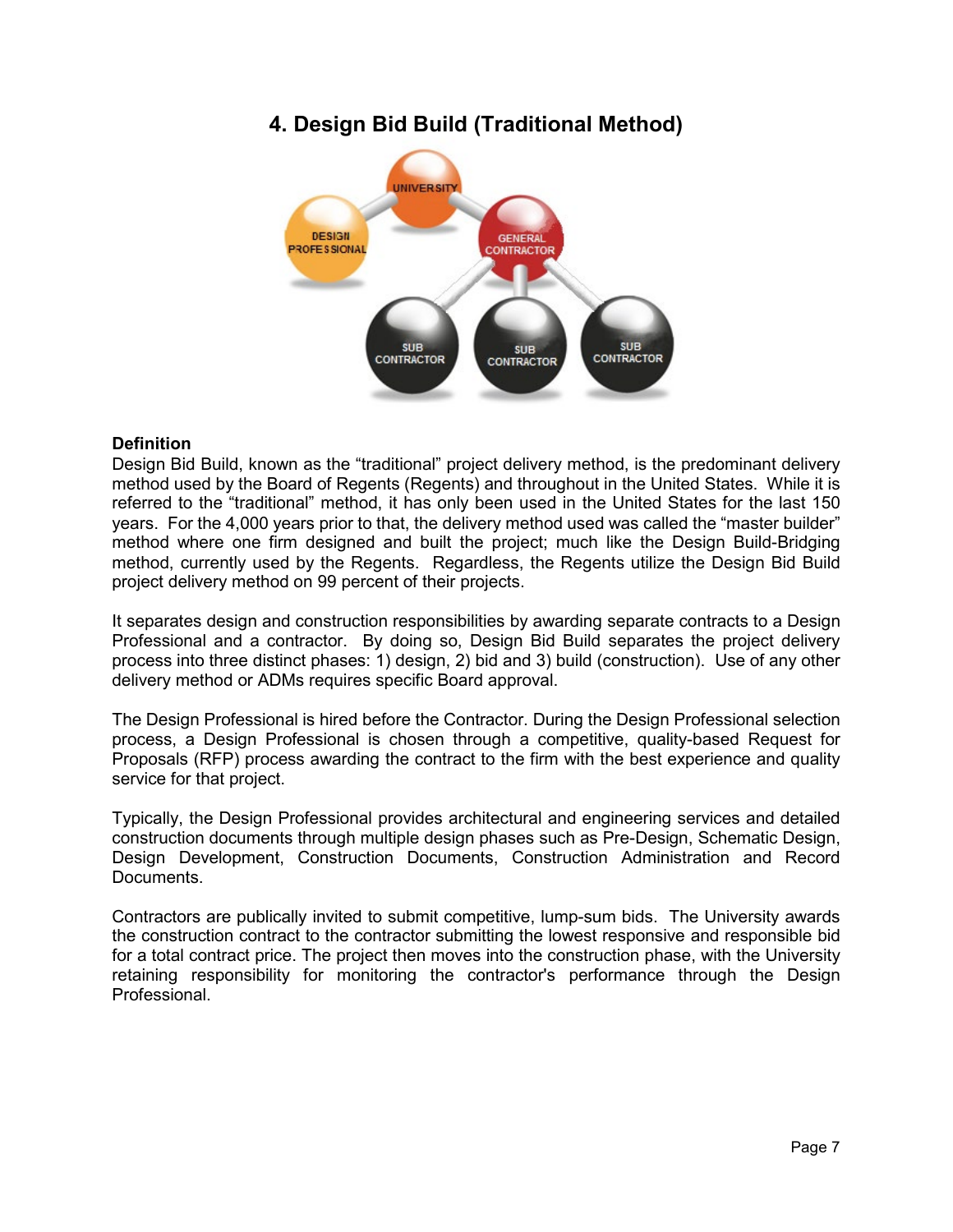# **5. Construction Manager as Agent**



# **Definition**

The Construction Manager as Agent (CMA) is an advisor to the University. Unlike the Construction Manager at Risk (CMR), the CMA is not "at risk" for delivering the project on time or on budget, does not have the ability to self-perform the work and does not enter into subcontracts with trade contractors. The CMA performs pre-construction services, assists the University in managing multiple prime contractors and provides expertise on constructability, cost, schedule, value-engineering, local contractors and trends in construction throughout the project.

CMA is more a method for *managing* a construction project, while CMR is a project *delivery* system that more directly competes with Design Bid Build (traditional method) and Design Build-Bridging. CMA is a good fit with universities who have limited staff and are not always able to manage every aspect of every project.

The University holds separate contracts; one with the CMA, one with the Design Professional and multiple with prime contractors. The selection of the CMA can occur before, during, or after a Design Professional selection. The CMA and Design Professional are charged by the University to operate collaboratively as a team during the design and construction phases.

# **5.1 University Process for CMA**

# Approval to Proceed

After the University has evaluated the project, determined that its project budget is over \$5,000,000 and wants to use CMA, the University shall include a review of the advantages of CMA, any project time constraints and anticipated cost savings in their request to the Board for approval of Permission to Proceed with Project Planning or the Project Description and Budget. Project budgets under \$5,000,000 are approved by the Board Office and undergo the same analysis.

The Board of Regents will consider the following factors in making a determination regarding the use of any ADMs:

A. The likelihood that the ADM selected will serve the public interest by providing substantial savings of time or money over the traditional Design Bid Build delivery process.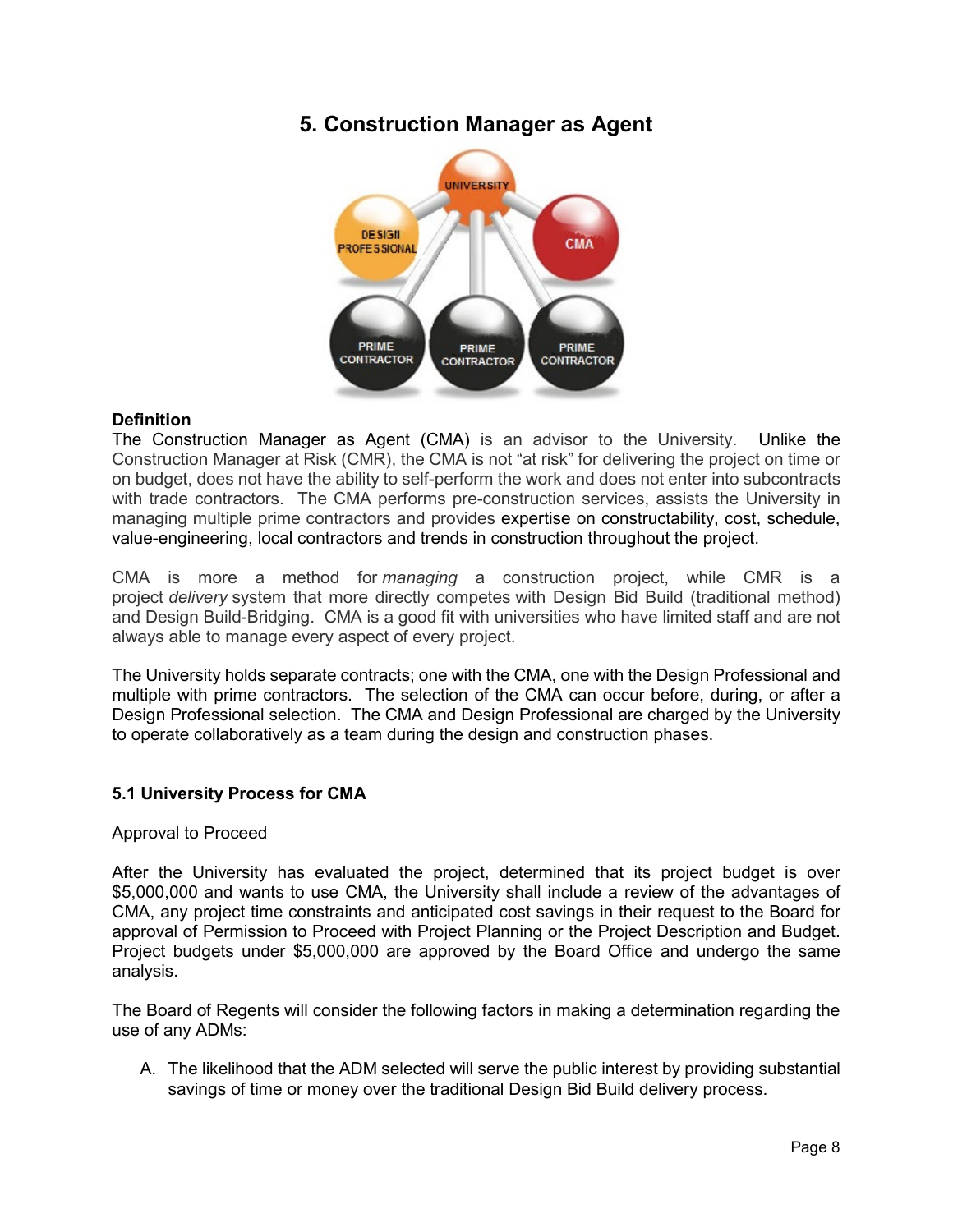- B. The ability to overlap design and construction phases is required to meet the needs of the end-user.
- C. The project presents significant phasing or technical complexities, or both, requiring the use of an integrated team of advisors, designers and contractors to solve project challenges during the design or construction phases.
- D. The use of an accelerated schedule is required to make repairs resulting from an emergency.
- E. The use of an alternative project delivery method would help smaller local Iowa contractors be able to bid the project.

Selected and contracted separately, a Design Professional shall prepare the bidding and construction documents for the project. The selection of the Design Professional may occur before, after, or concurrently with CMA selection. The CMA may assist in the selection of the Design Professional or vis-versa, as the CMA remains an advisor, not a contractor.

#### **5.2 Selection Procedures for CMA**

5.2.1 General Requirements

- A. Establish a Selection Committee.
- B. Determine the scope and level of detail required to permit qualified firms to submit statement of qualifications.
- C. Establish RFQ criteria and weighting factors based on the elements of the project deemed important to the success of the project.
- D. Preference shall be given in accordance with Iowa Code to the selection of firms based either in Iowa or with permanent offices in Iowa. If a firm which is neither Iowa-based nor with a permanent office in Iowa is selected, reasons shall be reported to the Board Office.
- E. The University shall notify the Executive Director of the Board, when the University will evaluate the Phase 1 statements of qualifications and when the Selection Committee plans to interview firms in Phase 2.

#### 5.2.2 Overview of Phase 1 and 2

The selection process for CMA is a two-phase, best value selection process. Solicitations should identify the scope of preconstruction, design, procurement and construction phase services. Solicitations should also identify the CMA's responsibility for estimating, constructability review, project planning and scheduling, along with the fee structure.

- A. Upon approval of the use of CMA project delivery method by the Board of Regents, the University shall proceed to Phase 1 and 2 of the selection process.
- B. Phase 1 shall be the Request for Qualifications (RFQ) where the University advertises the RFQ and each CMA firm submits a statement of qualifications that does not include their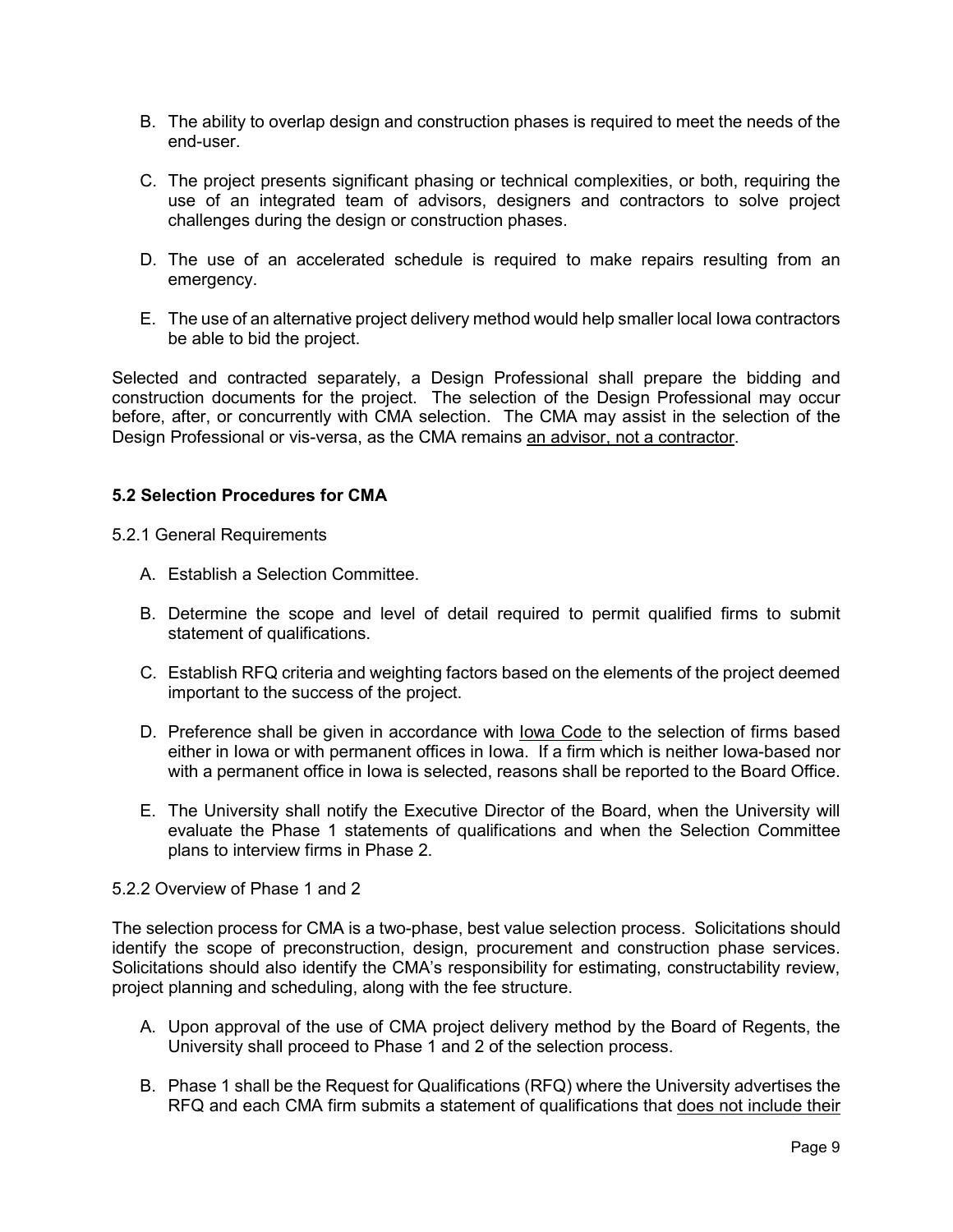fee. All RFQ statements of qualifications shall be evaluated and a minimum of two but not more five firms, the "shortlist," shall be selected to advance to Phase 2.

- C. Phase 2 shall be the Interview where the Selection Committee interviews all firms to allow them to present their proposed team members, qualifications, project plan and to answer questions. The Selection Committee shall evaluate the interviews.
- D. At the conclusion of all Phase 2 interviews, the Selection Committee shall combine all evaluations to select the firm with best overall score and best value to the University. The University then requests permission from the Board Office to proceed with a negotiated contract with the selected firm.
- 5.2.3 Phase 1 Request for Qualifications (RFQ):
	- A. The need for CMA services for the project will be advertised at least 15 days prior to the date requests are due. The notice will include a description of the project, the procedures for submitting statements of qualifications, the selection criteria to be used, the time and place and other specific instructions for the receipt of the statements of qualifications.
	- B. The RFQ will include the following minimum information:
		- 1. The firm's capacity, past performance and general experience, including specific roles on similar or related projects comparable in design, scope and complexity.
		- 2. The capabilities and other qualifications of the firm's proposed personnel.
		- 3. Experience in CMA project delivery system.
		- 4. Reference of Design Professionals and universities from previous projects.
		- 5. Proposed schedule and scheduling methodology.
		- 6. Safety record.
	- C. The Selection Committee will evaluate the statements of qualifications in accordance with the criteria established in the RFQ.
	- D. At the conclusion of Phase 1, a minimum of two but not more five firms shall be selected to advance to Phase 2.
- 5.2.4 Phase 2 Interview
	- A. The interview shall be conducted by the Selection Committee and may require an additional, in-depth written response that provides the Selection Committee with some or all of the following information:
		- 1. Company overview.
		- 2. Experience or references, or both, relative to the project under consideration.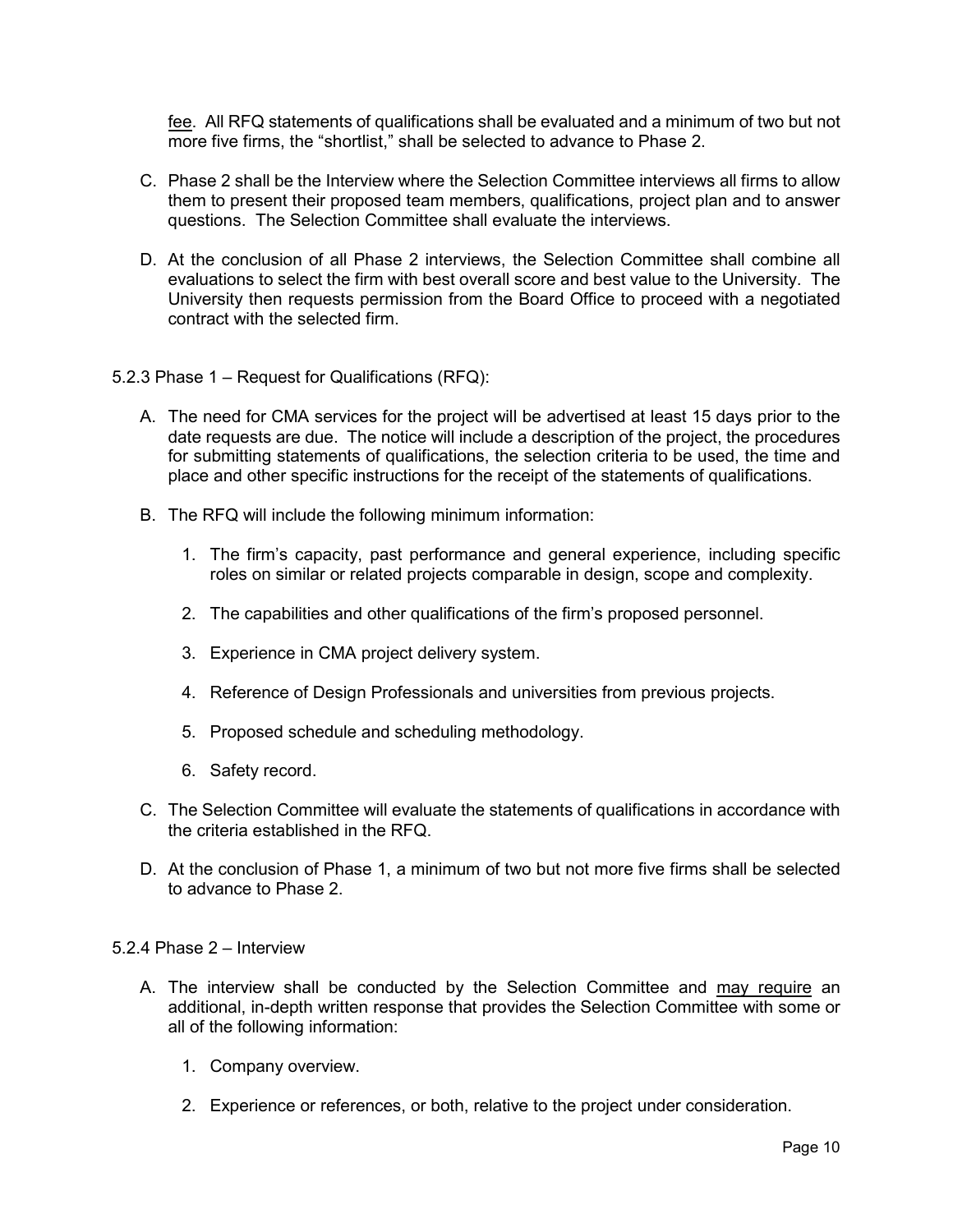- 3. Resumes of proposed project personnel and project staffing plan.
- 4. Overview of pre-construction and construction phase services to be provided.
- 5. Overview of processes.
- 6. Proposed schedule and scheduling methodology

# 5.2.5 Selection

- A. The Selection Committee's scoring of the Phase 1 RFQ statements of qualifications and the Phase 2 interviews including any required in-depth written responses shall be combined to determine the firm that provides the best value to the University. The Selection Committee shall select the firm providing the best value based on the criteria and weighting factors identified in the RFQ.
- B. If it is determined that it is not in its best interest to proceed with the project, pursuant to the statement of qualifications offered by the firm with the best score, all statements of qualifications may be rejected. If all statements of qualifications are rejected, new statements of qualifications may be solicited.
- C. The Selection Committee shall forward its selection, with justification, to the Board Office for authorization to negotiate an agreement with the selected firm.
- D. The Selection Committee's summary report shall be forwarded to the Board Office prior to the University's request for approval of the selected firm.
- E. If the University is unable to negotiate a satisfactory contract with the firm receiving the best score, negotiations with that firm will terminate and the Selection Committee will begin negotiations with the firm with next best score.

# **5.3 Award of Design Professional Contract**

The CMA can assist the University with the RFQ package release, evaluation and contract award to the Design Professional. The selection of the Design Professional can occur before, during, or after the CMA selection.

# **5.4 Award of Construction Contract(s)**

- A. Board of Regents, State of Iowa capital projects are governed by Iowa statutory requirements relating to public competitive bidding. Pursuant to lowa Code §262.34 of the, when the estimated cost of a construction contract exceeds \$100,000, the University shall publically advertise for competitive bidding. All contracts shall be let to the lowest responsible bidder.
- B. The CMA shall assist the University in receiving bids, provide bid evaluations and make recommendations to the University for the Award of Contracts or rejection of bids.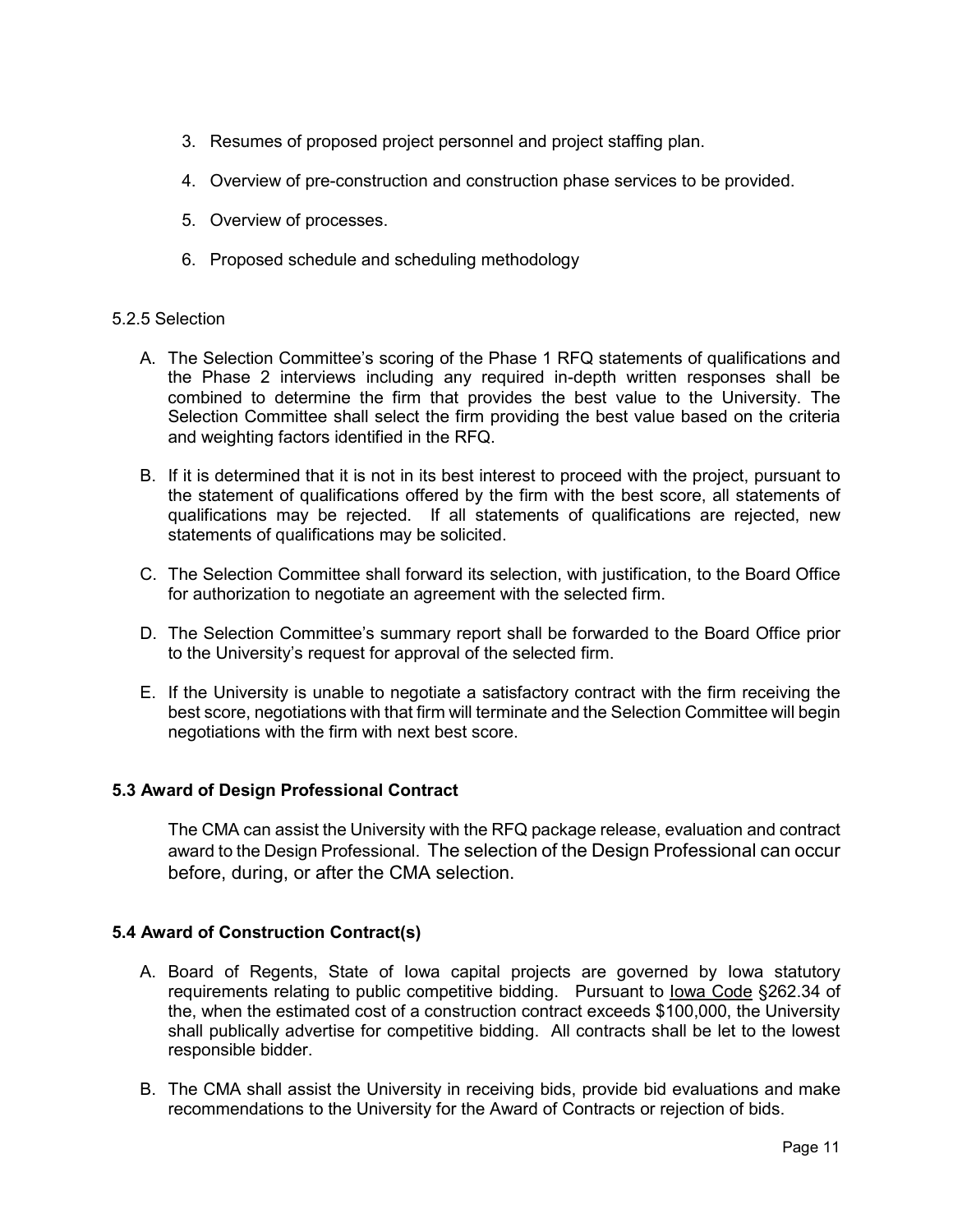# **6. Construction Management at Risk**



#### **Definition**

Like CMA, Construction Manager at Risk (CMR) is an advisor to the University but additionally has an at-risk financial obligation to deliver the project within a Guaranteed Maximum Price (GMP) and on schedule. The CMR plays the role of a general contractor and enters into subcontracts with trade contractors to perform the work but also has the ability to self-perform work. The CMR also performs pre-construction services and provides expertise on constructability, cost, schedule, value-engineering, local contractors and trends in construction throughout the project.

During the pre-construction services, the CMR works with the Design Professional and the University to submit their GMP at a mutually agreed upon point in time before the CMR receives bids from their subcontractors. This helps the University budget their own funds. Any savings achieved after bidding and award of bid packages shall be applied to the appropriate contingency line item in the GMP. Any unused GMP contingency amounts remaining at the completion of the work shall accrue to the University.

# **6.1 University Process for CMR**

#### Approval to Proceed

After the University has evaluated the project, determined that its project budget is over \$5,000,000 and wants to use CMR, the University shall include a review of the advantages of CMR, any project time constraints and anticipated cost savings in their request to the Board for approval of Permission to Proceed with Project Planning or the Project Description and Budget. Project budgets under \$5,000,000 are approved by the Board Office and undergo the same analysis.

The Board of Regents will consider the following factors in making a determination regarding the use of any ADMs:

- A. The likelihood that the ADM selected will serve the public interest by providing substantial savings of time or money over the traditional Design Bid Build delivery process.
- B. The ability to overlap design and construction phases is required to meet the needs of the end-user.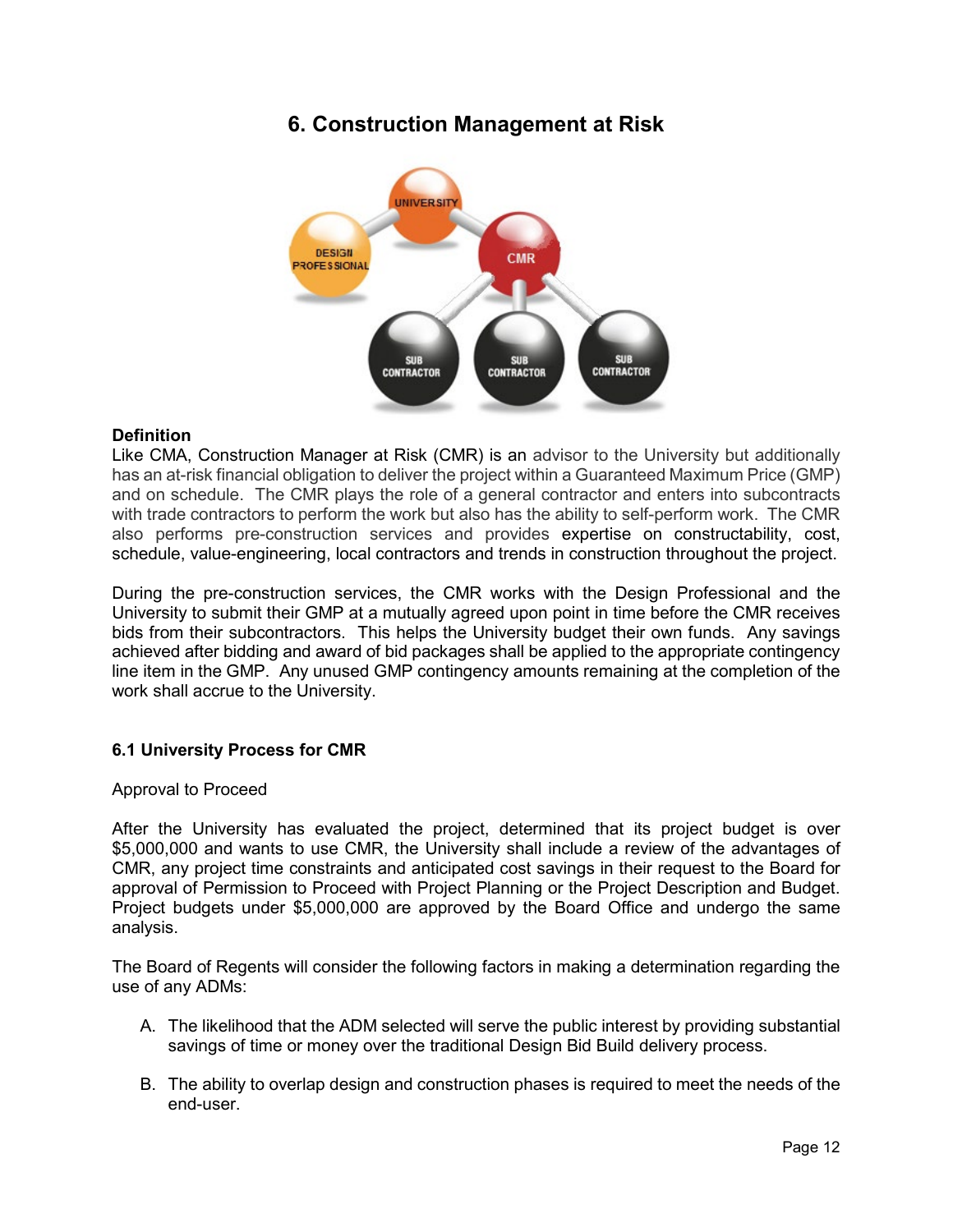- C. The project presents significant phasing or technical complexities, or both, requiring the use of an integrated team of advisors, designers and contractors to solve project challenges during the design or construction phases.
- D. The use of an accelerated schedule is required to make repairs resulting from an emergency.
- E. The use of an alternative project delivery method would help smaller local Iowa contractors be able to bid the project.

Selected and contracted separately, a Design Professional shall prepare the bidding and construction documents for the project. The selection of the Design Professional may occur before, after, or concurrently with CMR selection. The CMR may assist in the selection of the Design Professional or vis-versa.

#### **6.2 Selection Procedures for CMR**

6.2.1 General Requirements

- A. Establish a Selection Committee.
- B. Determine the scope and level of detail required to permit qualified firms to submit proposals.
- C. Establish RFQ and RFP criteria based on the elements of the project deemed important to the success of the project.
- D. Preference shall be given in accordance with Iowa Code to the selection of firms based either in Iowa or with permanent offices in Iowa. If a firm which is neither Iowa-based nor with a permanent office in Iowa is selected, reasons shall be reported to the Board Office.
- E. The University shall notify the Executive Director of the Board, when the University will evaluate the Phase 1 RFQ proposals and when the Selection Committee is to do the Phase 2 interviews.

#### 6.2.2 Overview of Phase 1 and 2

The selection process for the CMR is a two-phase, best value selection process. Solicitations should identify the scope of preconstruction, design, procurement and construction phase services. Solicitations should also identify the CMR's responsibility for estimating, constructability review, project planning and scheduling, along with the CMR fee structure.

- A. Upon approval of the use of CMR project delivery method by the Board of Regents, the University shall proceed to Phase 1 and 2 of the selection process.
- B. Phase 1 shall be the Request for Qualifications (RFQ) where the University advertises the RFQ and each CMR firm submits a statement of qualifications. All statements of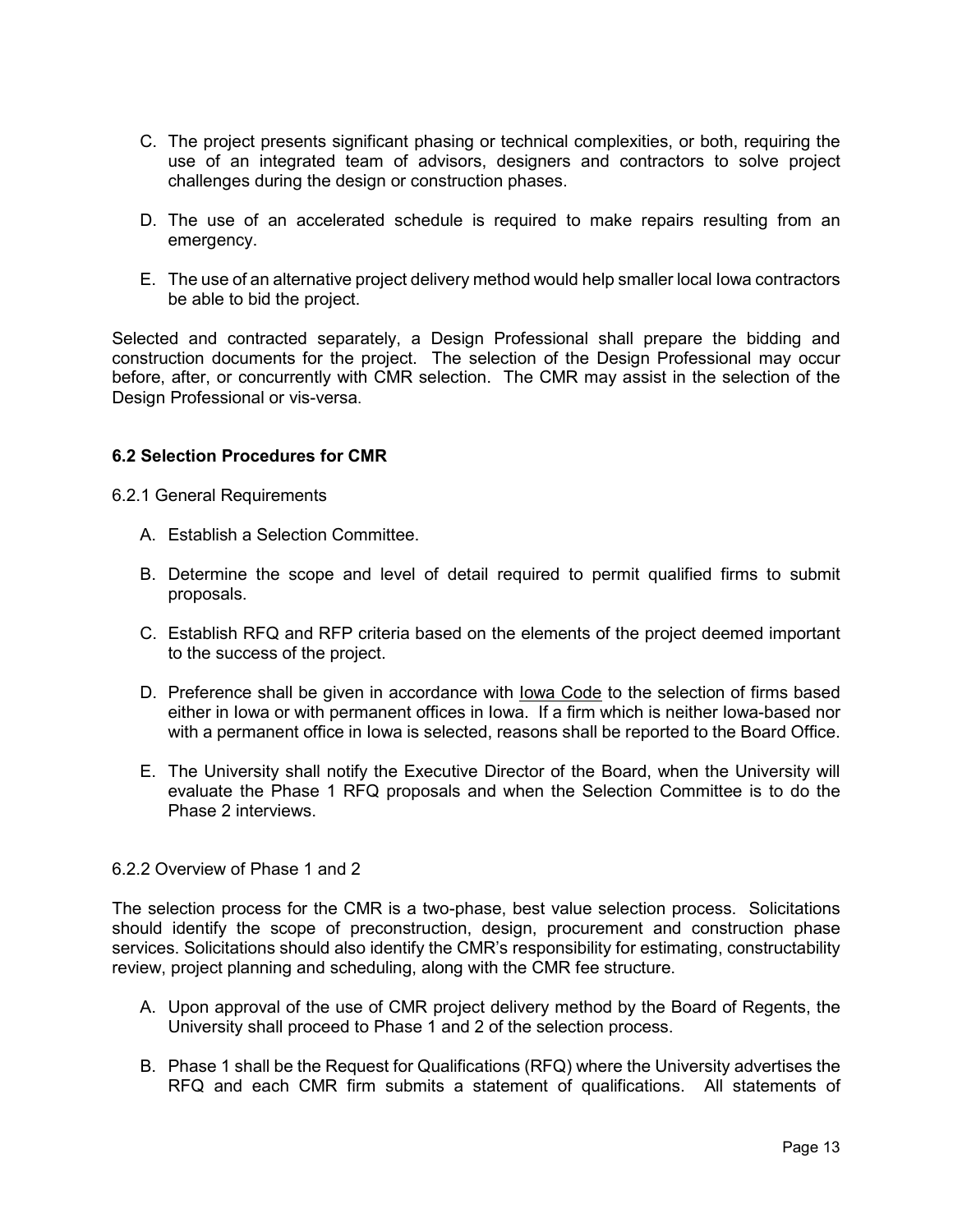qualifications shall be evaluated and a minimum of two but not more five firms, the "shortlist," shall be selected to advance to Phase 2.

- C. Scores assigned during the Phase 1 RFQ phase do not carry forward to the evaluation of Phase 2 – RFP.
- D. In Phase 2, the University sends a Request for Proposal (RFP) to all firms selected in Phase 1 and evaluates them based on their Phase 2 proposals and interviews. The University shall then receive proposals from the selected firms, evaluate those proposals, interview the selected firms and evaluate those interviews. Separate, sealed Cost Proposals are submitted by the selected firms concurrently with the interviews but not opened and evaluated until after the Phase 2 proposal and interview evaluations are complete.
- E. At the conclusion of Phase 2 proposal and interview evaluations, the sealed Cost Proposals shall be opened, evaluated and combined with the scoring for Phase 2 proposal and interview evaluations to determine the firm with the overall best score.
- 6.2.3 Phase 1 Request for Qualifications (RFQ):
	- A. The University shall advertise its need for a CMR at least 15 days prior to the date requests are due. The notice shall include a description of the project, the procedures for submitting statements of qualifications, the selection criteria to be used, the time and place and other specific instructions for the receipt of the proposals.
	- B. The Request for Qualifications (RFQ) shall include the following minimum information:
		- 1. The firm's capacity, past performance and general experience, including specific roles on similar or related projects comparable in design, scope and complexity.
		- 2. The capabilities and other qualifications of the firm's proposed personnel.
		- 3. Experience in CMR project delivery system.
		- 4. Reference of Design Professionals and universities from previous projects.
		- 5. Description of the construction manager's project management approach.
		- 6. Proposed schedule and scheduling methodology
		- 7. Safety record.
		- 8. Bonding capacity, including evidence of such bonding capacity. Failure to present such evidence will deem the firm as unqualified. Financial statements may be requested if necessary to confirm the qualifications of the firm.
	- C. The Selection Committee shall evaluate each proposal in accordance with the criteria established.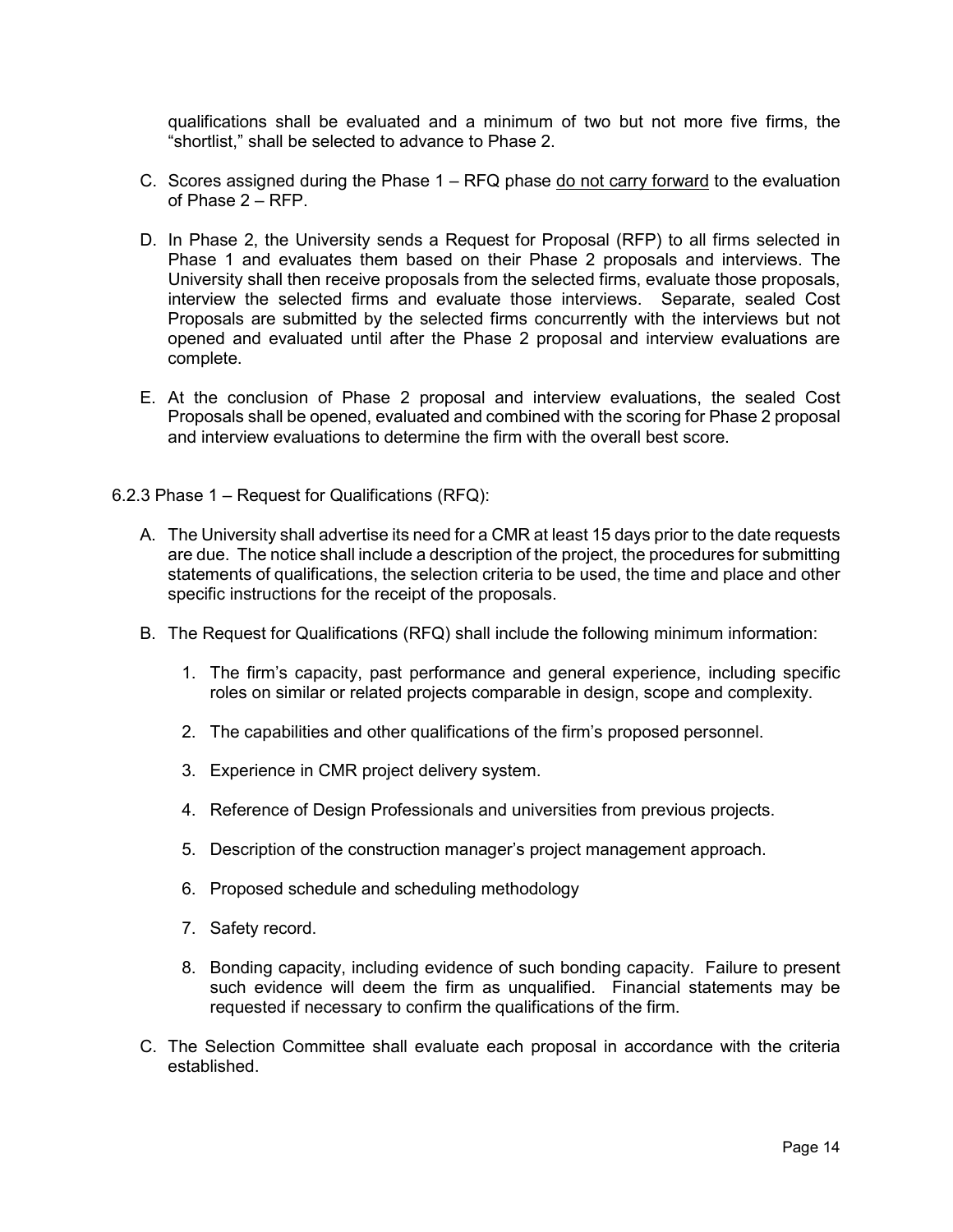- D. The University shall have discretion to disqualify any firm that lacks the minimum qualifications required to perform the work.
- E. Qualified firms selected at the conclusion of Phase 1 will receive an RFP and proceed to Phase 2 of the selection process. If at least two qualified firms cannot be identified, the selection process shall cease.
- 6.2.4 Phase 2 Request for Proposal (RFP):
	- A. A Request for Proposal (RFP) shall be prepared by the University containing the following minimum information:
		- 1. Procedures to be followed for submitting proposals, the criteria for evaluation of proposals and their relative weight and the procedures for making awards.
		- 2. Proposed terms and conditions of the construction management at-risk contract.
		- 3. Drawings, specifications, or other information available on the project.
		- 4. Schedule for planned commencement and completion of the construction management at-risk contract.
		- 5. Budget limits for the construction management at-risk contract.
		- 6. Requirements for bid bonds, performance bonds, payment bonds and insurance.
		- 7. Acceptable alternates to the defined criteria.
		- 8. Other information the University chooses to supply, such as surveys, soil reports, drawings of existing structures, environmental studies, photographs, or references to public records.
	- B. The RFP shall require an in-depth written response from the selected firms that provides the Selection Committee the following minimum information:
		- 1. Company overview.
		- 2. Experience or references, or both, relative to the project under consideration.
		- 3. Resumes of proposed project personnel and project staffing plan.
		- 4. Overview of pre-construction and construction phase services to be provided.
		- 5. Overview of construction control processes.
		- 6. Proposed schedule and scheduling methodology
		- 7. Proposed construction phase safety plan.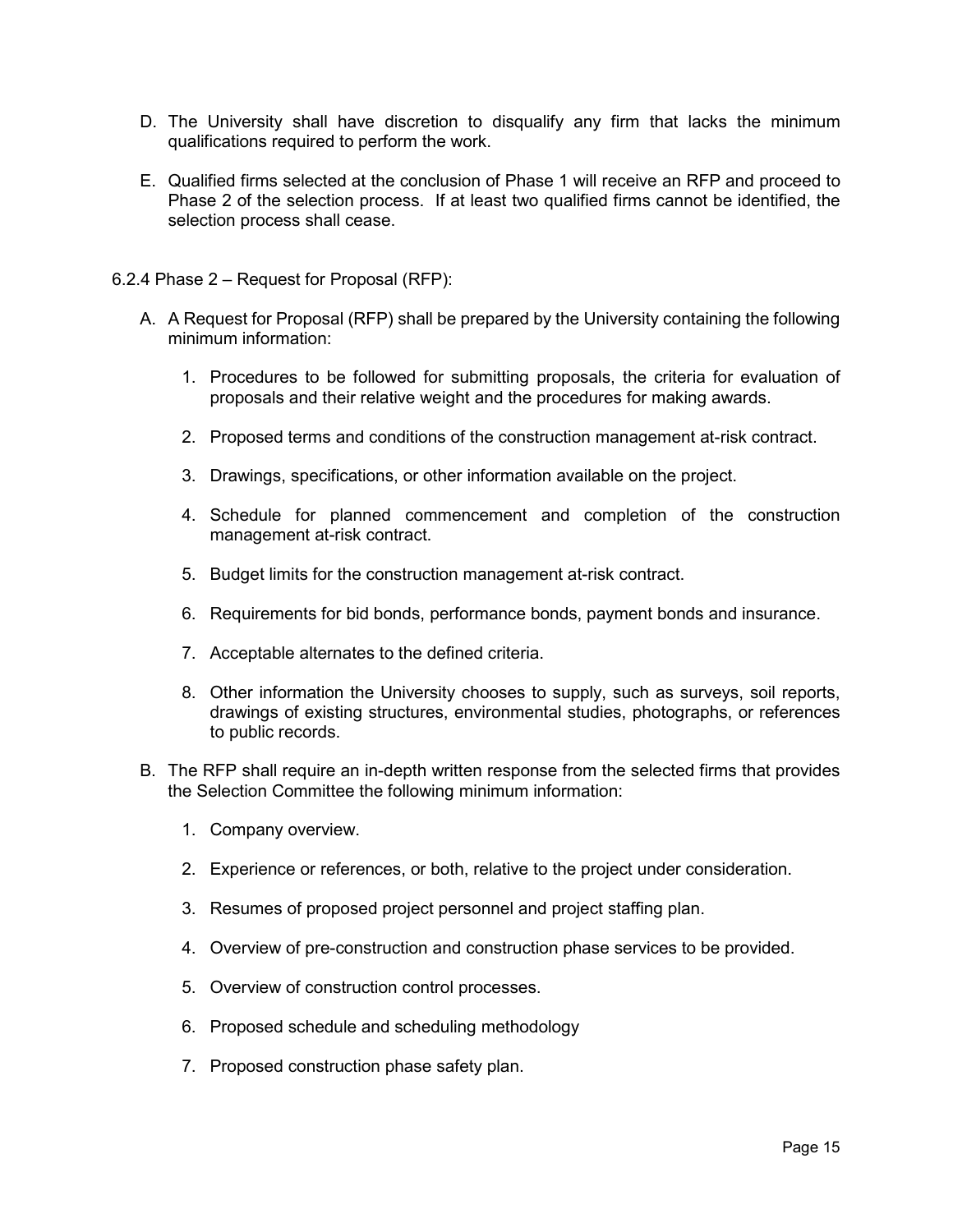- C. The RFP shall specify non-GMP costs to be included in the sealed Cost Proposal including any or all of the following:
	- 1. Costs for pre-construction services.
	- 2. Costs for general conditions.
	- 3. Fees for overhead and profit and,
	- 4. Costs for self-performed work.

**Note:** The Guaranteed Maximum Price will be negotiated between the University and CMR at a mutually agreed upon time before the CMR receives bids from their subcontractors.

- 6.2.5 Phase 2 Technical Proposal and Interview
	- A. Upon receipt of all RFP proposals, the Selection Committee shall interview all firms to allow them to present their proposed team members, qualifications, project plan and to answer questions.
	- B. The Selection Committee shall evaluate each firm in accordance with the criteria established.

#### 6.2.6 Phase 2 – Cost Proposal

The Cost Proposal shall be opened after the conclusion of Phase 2.

Cost Proposals shall be submitted in accordance with the requirements of the RFP. Failure to submit a Cost Proposal on time shall be cause to reject the proposal. The Cost Proposal shall be accompanied by bid security and any other submittals as required by the RFP. The Cost Proposal shall be enclosed in its own sealed envelope, separate from the other required documents and identified with the name of the firm and the project name. Cost Proposals shall be evaluated separately and opened only after the Technical Proposals and Interviews have been evaluated.

Cost Proposal Evaluation: Score Cost Proposals using the following equation. The lowest cost proposal will receive the maximum Cost Proposal Points.



Technical Proposals and Interviews shall account for a minimum of 70 percent of the Total Points Available. Cost Proposals shall account for a maximum of 30 percent of the Total Points Available.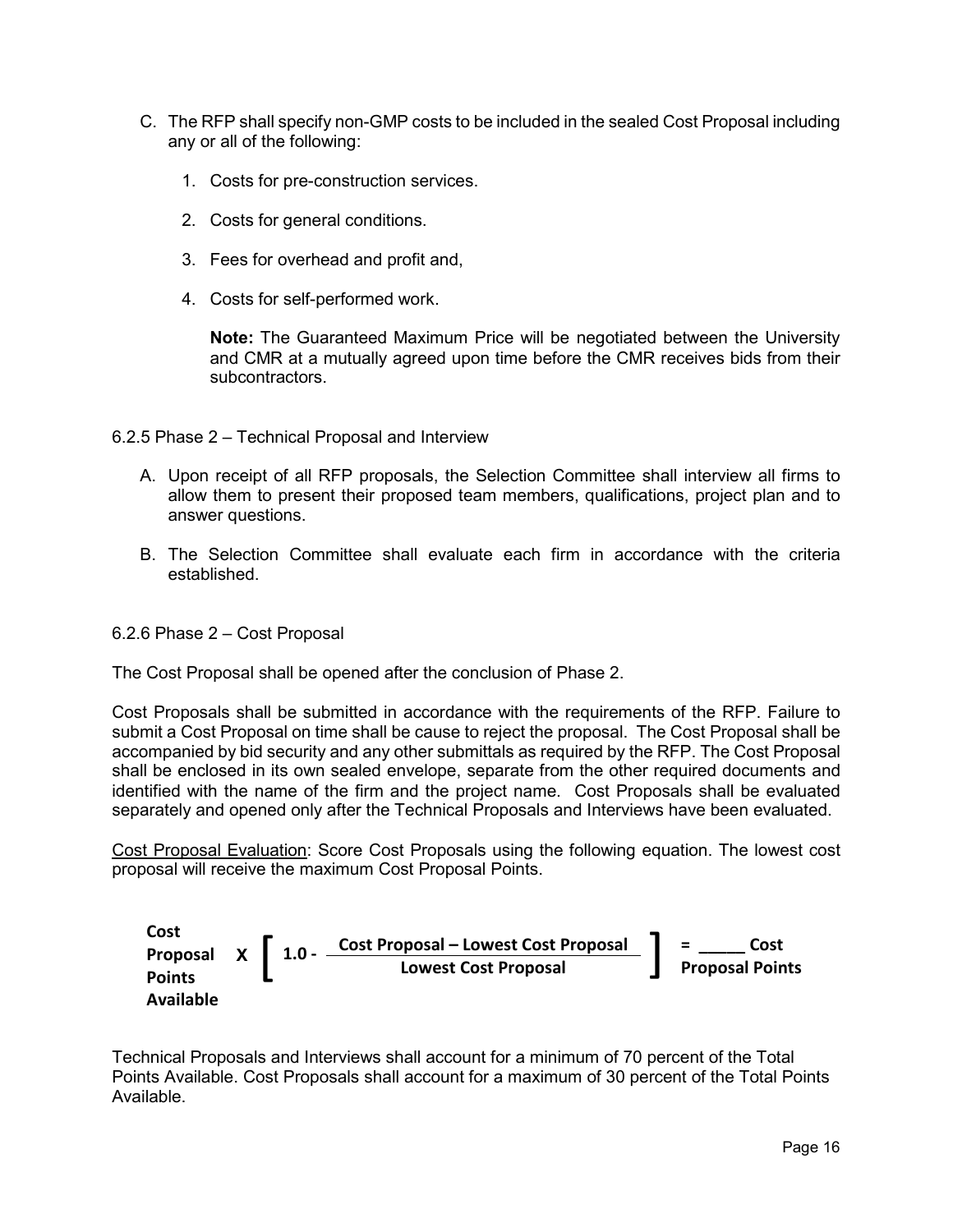#### 6.2.7 Selection

- A. The Selection Committee's proposal, interview and Cost Proposal evaluations shall be combined to determine the firm with the best overall score and best value to the University.
- B. If the University determines that it is not in its best interest to proceed with the project pursuant to the proposal offered by the firm with the best score, the University may reject all proposals. If all proposals are rejected, the University may solicit new proposals using different criteria, budget constraints, or qualifications.
- C. The Selection Committee shall forward its selection, with justification, to the University president or the president's designee for authorization to negotiate an agreement with the selected firm.
- D. The Selection Committee's summary report shall be forwarded to the Board Office prior to the University's request for approval of the selected firm.
- E. Should the University be unable to negotiate a satisfactory contract with the firm receiving the best score, negotiations with that firm will terminate and the Selection Committee will begin negotiations with the firm with next best score.

#### **6.3 Competitive Bidding of Subcontractors and Suppliers**

The term 'subcontractor' means a firm who is successfully awarded a Major Work Trade Package construction contract by the CMR. The CMR may also be a subcontractor who self-performs the work.

The CMR shall solicit competitive subcontractor bids as follows.

A. **Bid**: When the estimated total cost of a Major Work Trade Package construction contract is in excess of \$100,000, the CMR shall advertise for competitive bids, receive bids, prepare a bid analysis.

Prior to entering into a contract with any proposed Major Work Trade Package Subcontractor, the CMR shall provide the Owner with the bid analysis and written rational for awarding to other than the lowest pecuniary bid, if applicable. If the Owner has an objection to any proposed Major Work Trade Package Subcontractor, the Owner shall notify the CMR in writing and the CMR shall not contract with the proposed Major Work Trade Package Subcontractor. The CMR shall propose another Major Work Trade Package Subcontractor for the Owner's review.

Failure of the Owner to promptly object following receipt shall constitute acceptance. An appropriate Change Order shall reflect any increase or decrease in the GMP or dates of Substantial or Final Completion because of the substitution.

The Owner may participate in the bid review and evaluation process, but the Owner's participation in the decision to award shall be limited to rejection of a proposed subcontractor and subsubcontractor.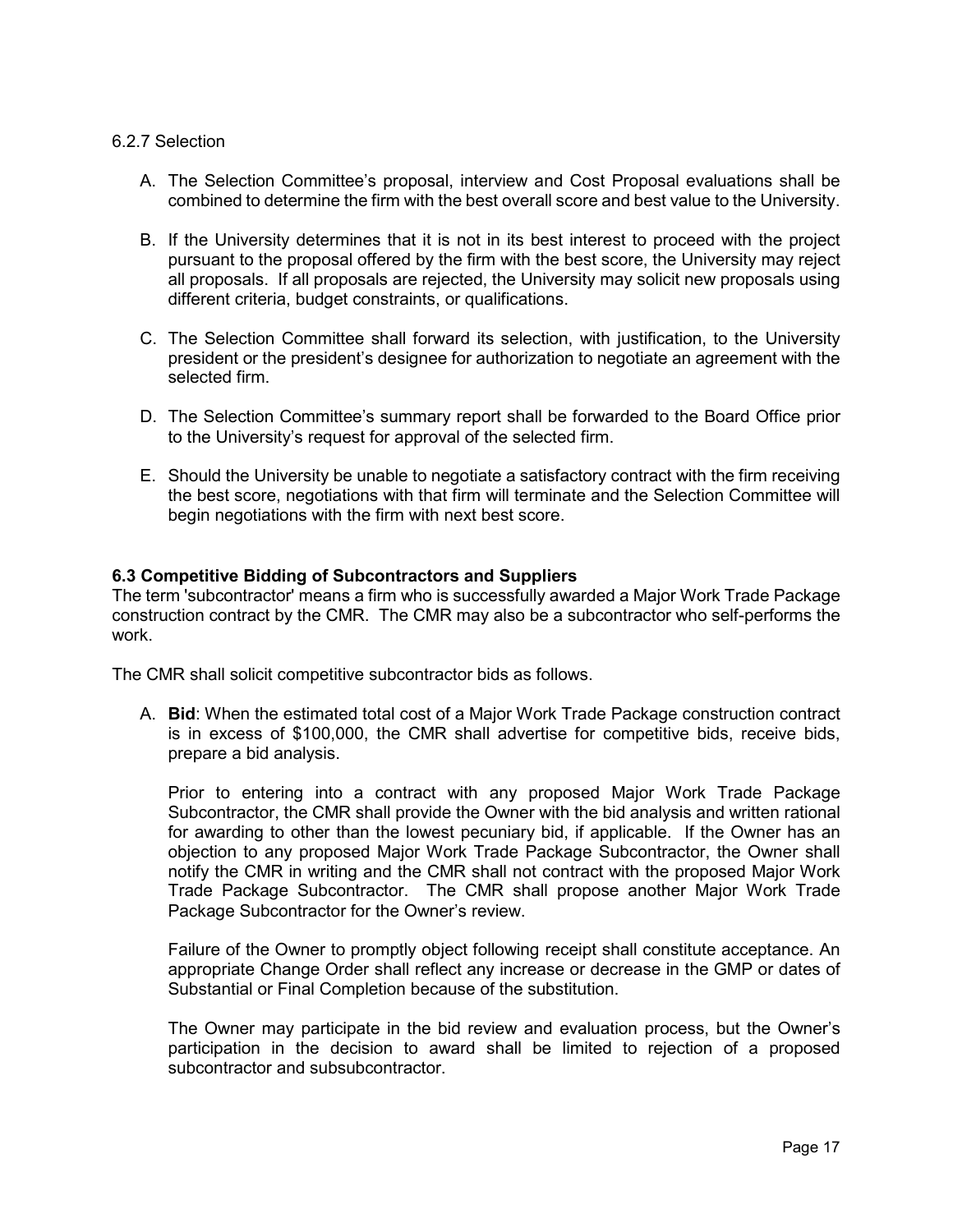B. **CMR Self-Performs Work**: The University may allow the CMR to submit a bid to selfperform construction for any Major Work Trade Package construction contract. The CMR shall notify the University in writing of its intent to submit a bid for a Major Work Trade Package construction contract. The CMR's bid must be submitted under the same conditions that apply to all other competing firms. The University will receive bids, participate in and provide oversight of all bid analyses pertinent to the award of subcontracts or rejection of bids on any trade package for which the CMR submits a bid. Where the CMR is not the apparent low bidder, the University shall be responsible for determining whether a recommendation of award to the CMR is in the best interests of the project.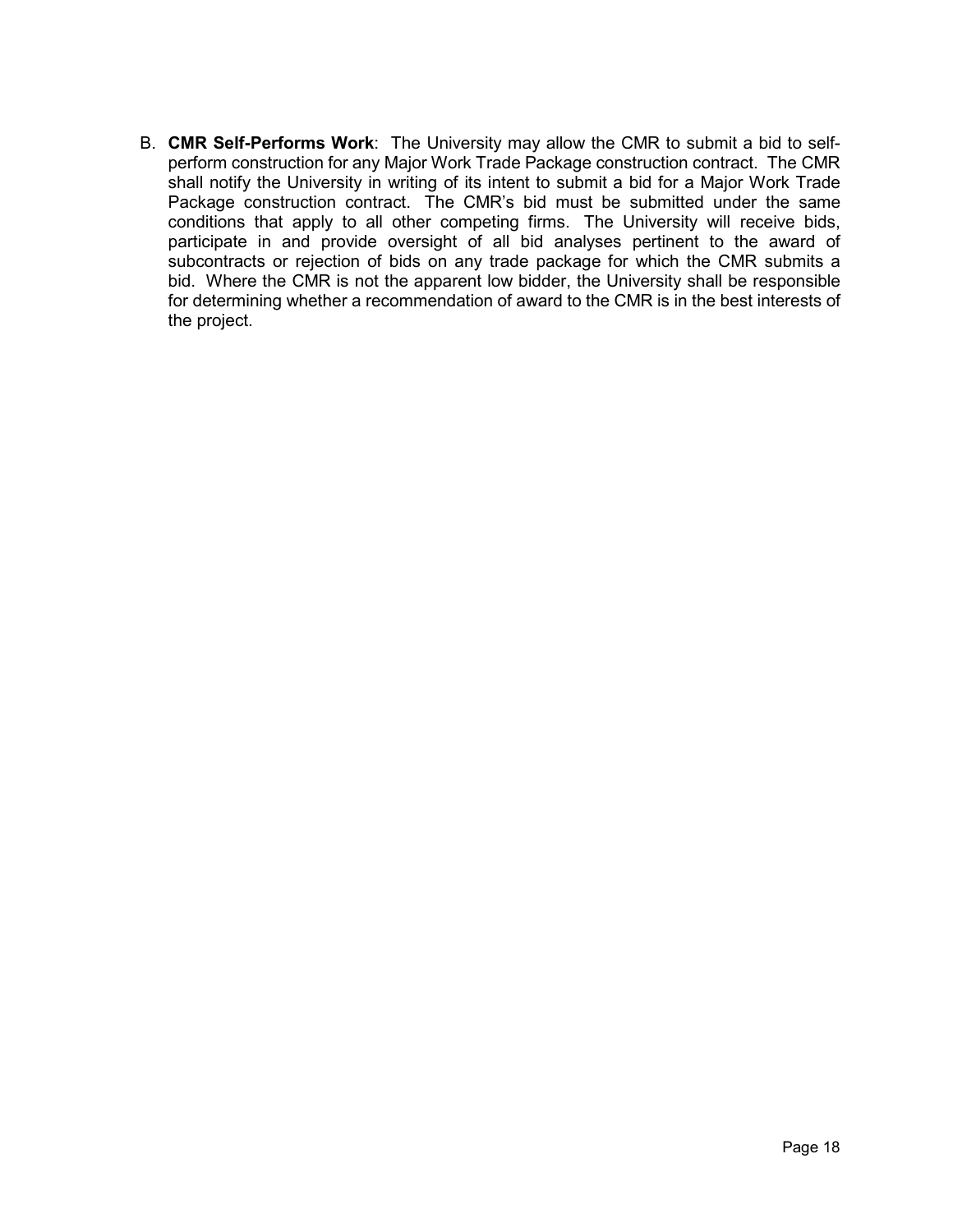# **7. Design Build**



#### **Definition**

While there are many forms of Design Build, the Regents use the Design Build-Bridging (DB) delivery method, where a Bridging Consultant is competitively selected to provide a preliminary design or "bridging document," that prospective Design Builders use to submit their proposals.

The "bridging document" acts as a bridge between the preliminary design provided by the Design Build-Bridging Consultant and the final design done by the Design Builder. The selected Design Builder then contracts with the University to finish the design and build the project under one contract. The Design Builder has the ability to self-perform work or contract the work to subcontractors. DB is a good fit for universities who want a single point of contact and/or need to shorten the project duration afforded by stacking the design and construction phases.

# **7.1 University Process for Design Build**

#### Approval to Proceed

After the University has evaluated the project, determined that its project budget is over \$5,000,000 and wants to use DB, the University shall include a review of the advantages of DB, any project time constraints, anticipated cost savings and their desire to utilize a Design Build-Bridging Consultant in their request to the Board for approval of Permission to Proceed with Project Planning or the Project Description and Budget. Project budgets under \$5,000,000 are approved by the Board Office and undergo the same analysis.

The Board of Regents will consider the following factors in making a determination regarding the use of any ADMs:

- A. The likelihood that the ADM selected will serve the public interest by providing substantial savings of time or money over the traditional Design Bid Build delivery process.
- B. The ability to overlap design and construction phases is required to meet the needs of the end-user.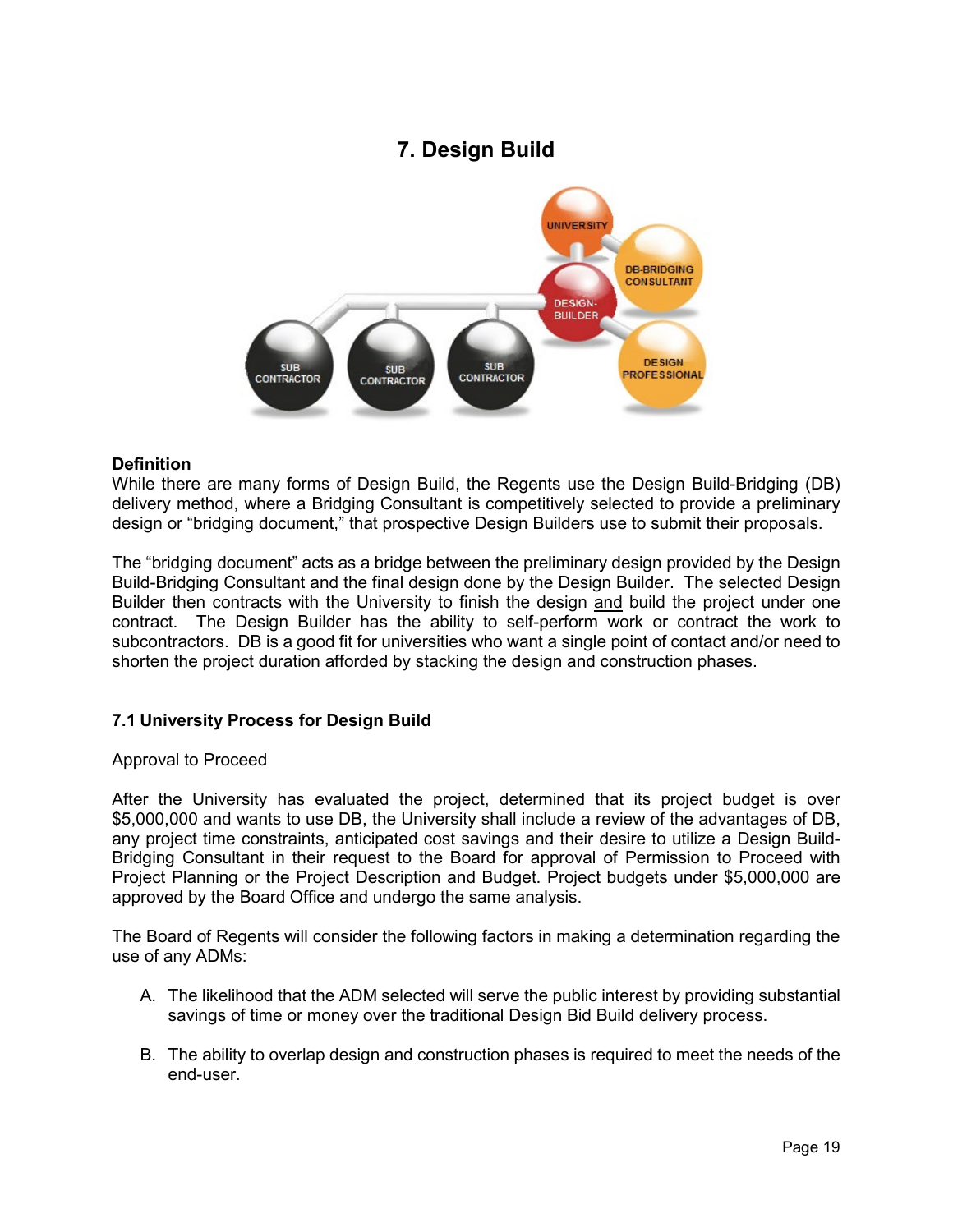- C. The project presents significant phasing or technical complexities, or both, requiring the use of an integrated team of advisors, designers and contractors to solve project challenges during the design or construction phases.
- D. The use of an accelerated schedule is required to make repairs resulting from an emergency.
- E. The use of an alternative project delivery method would help smaller local Iowa contractors be able to bid the project.
- 7.1.1 Selection Procedures for the Design Build-Bridging Consultant
	- A. The University will select the Design Build-Bridging Consultant using the same Request for Proposals (RFP) requirements routinely used for design professional selections for Design Build-Bridging Consultant agreements estimated to be over \$200,000. Design Build-Bridging services will include preparing a preliminary design and a set of design guidelines to serve as the basis for a Request for Qualifications (RFQ) for a Design Builder to complete the design and construct the project. The services of the Design Build-Bridging Consultant will also include assisting with the evaluation of Design Builder qualifications and proposed design submissions; reviewing the design work of the successful team to ensure compliance with the Design Build-Bridging guidelines; and assisting with review of construction documents and construction administration to ensure compliance with the construction contract. The Design Professional on the Design Build team, not the Design Build-Bridging Consultant, will serve as the architect or engineer of record.
	- B. The Design Build-Bridging Consultant will advance the design to a preliminary or conceptual design phase; typically, the Schematic Design phase or as far as necessary to describe the University's design requirements.

# **7.2 Selection Procedures for the Design Builder**

- 7.2.1 General Requirements
	- A. Establish a Selection Committee.
	- B. Determine the scope and level of detail required to permit qualified firms to submit proposals.
	- C. Establish RFQ and RFP criteria based on the elements of the project deemed important to the success of the project.
	- D. Preference shall be given in accordance with lowa Code to the selection of firms based either in Iowa or with permanent offices in Iowa. If a firm which is neither Iowa-based nor with a permanent office in Iowa is selected, reasons shall be reported to the Board Office.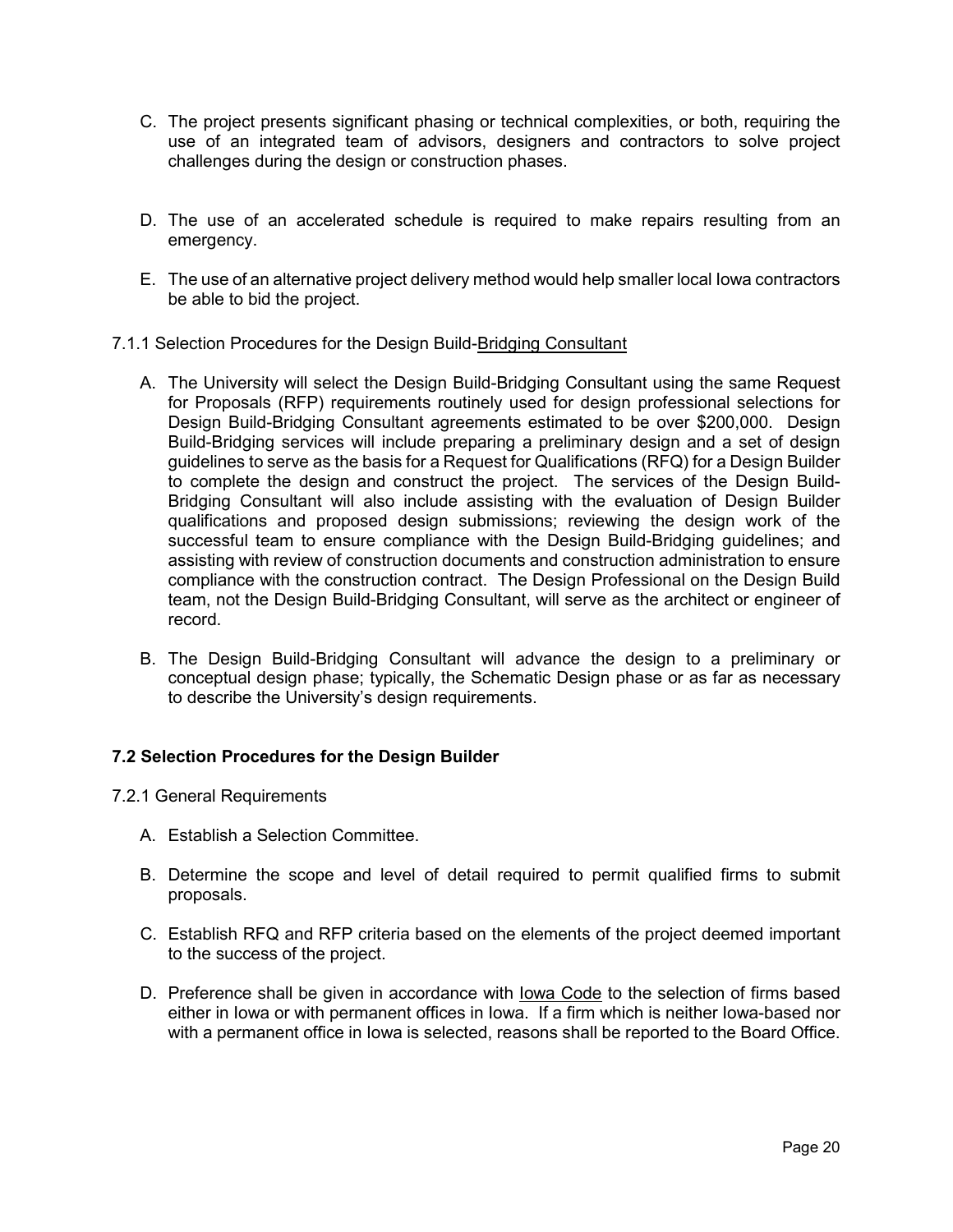- E. The University shall notify the Executive Director of the Board, when the University will evaluate the Phase 1 RFQ proposals and when the Selection Committee is to do the Phase 2 interviews.
- 7.2.2 Overview of Phase 1 and 2
	- A. Upon approval of the use of DB, the University will solicit proposals in a two-phase, best value selection process.
	- B. In Phase 1, the University shall advertise a Request for Qualifications (RFQ) for a DB. All RFQ statements of qualifications shall be evaluated and a minimum of two but not more five firms, the "shortlist," shall be selected to advance to Phase 2.
	- C. In Phase 2, the University sends a Request for Proposal (RFP) to all firms selected in Phase 1. The University shall then receive RFP proposals from the selected firms, evaluate the RFP proposals, interview the selected firms, evaluate the interviews and evaluate the Cost Proposal. Separate, sealed Cost Proposals are submitted by the selected firms concurrently with the interviews, but not opened and evaluated until after the Phase 2 proposal and interview evaluations are complete.
	- D. At the conclusion of Phase 2 proposal and interview evaluations, the sealed Cost Proposals shall be opened, evaluated and combined with the scoring for Phase 2 proposal and interview evaluations to determine the firm with the overall best score.

# 7.2.3 Phase 1 – Request for Qualifications (RFQ)

Prior to requesting approval of the Schematic Design, Project Description and Budget from the Board of Regents, the Design Build-Bridging Consultant will assist the University in developing the RFQ for a pool of Design Build teams to submit their statement of qualifications. This selection process shall include publication of an RFQ by the University, review of the statements of qualifications and the selection of a minimum of two but not more than five Design Build teams. The detailed steps are as follows:

- A. The University will publish the RFQ on its website.
- B. The RFQ will include a general description of the project, an estimated cost of the project and the anticipated project schedule as well as a time, place, terms of contract and other specific instructions for the submission of a firm's statement of qualifications. A statement of qualifications not submitted according to the instructions may be rejected for further consideration.
- C. Each Design Build team will be required to submit a statement of qualifications that includes, but is not limited to, the following information:
	- 1. Examples of similar project experience, including experience in the Design Build method of alternative project delivery.
	- 2. Qualifications of all proposed project personnel.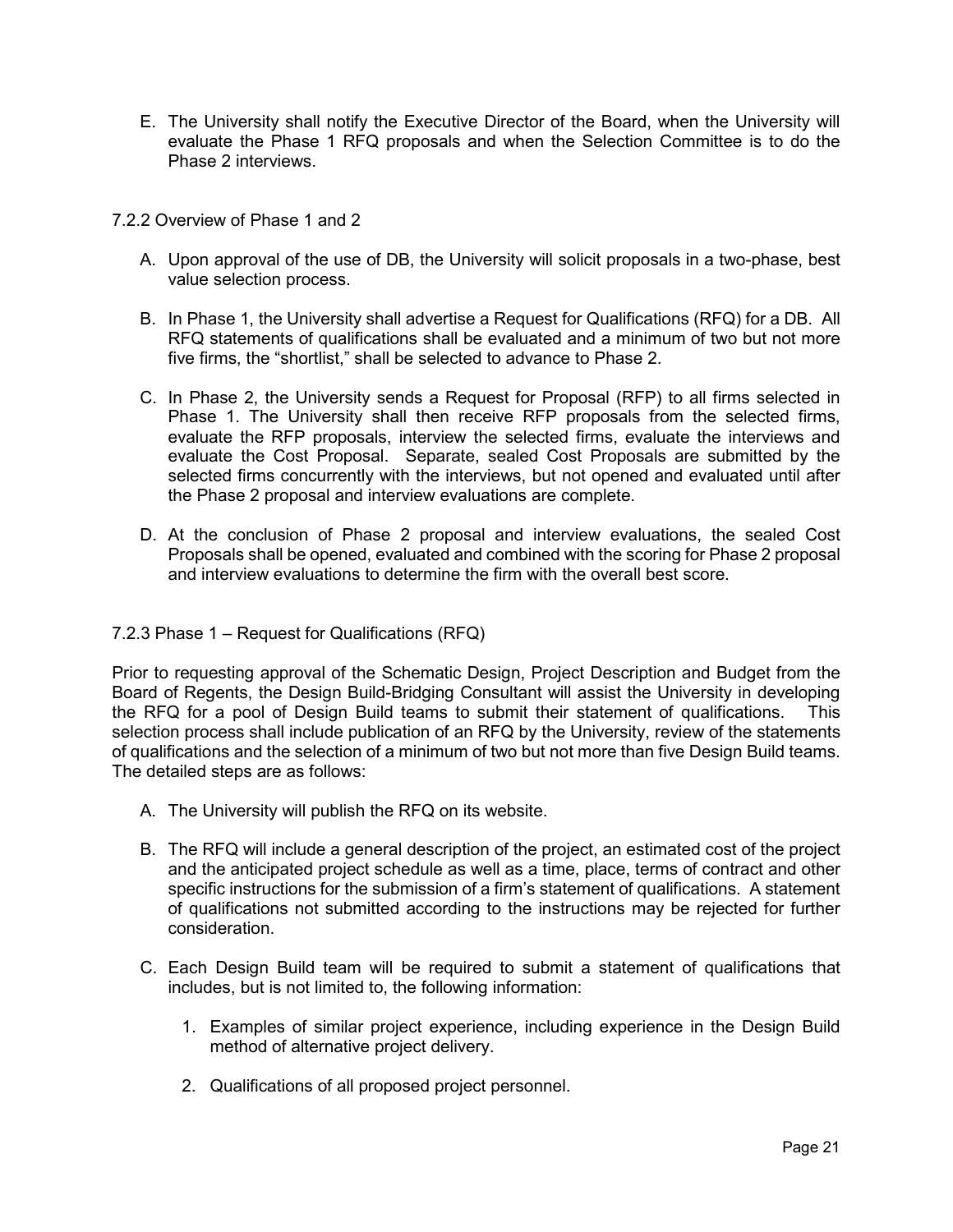- 3. References from similar projects.
- 4. The Design Build team's experience modification rating and a description of the Design Builder's safety plan.
- 5. Proof of bonding capacity. Design Builders submitting a statement of qualifications shall be capable of providing a bond according to the requirements of Iowa Code chapter 573 and shall include evidence of such bonding capacity with their statement of qualifications.
- 6. Other information deemed appropriate for consideration and evaluation.
- D. If a Design Builder fails to include evidence of bonding capacity, the Design Builder shall be deemed unqualified for selection.
- E. The University will evaluate and score each statement of qualifications received according to the predetermined selection criteria and scoring methodology as specified in the RFQ (see the last page).
- F. The cost or fees associated with the project will not be considered by the University when evaluating a statement of qualifications.
- G. Scores assigned during the Phase 1 RFQ phase will not carry forward for evaluation of the Design Build proposals submitted in Phase  $2 - \overline{RFP}$ .
- H. The University will have discretion to disqualify any Design Builder that lacks the minimum qualifications required to perform the Design Build project work. If all Design Builders are rejected, the University may solicit new proposals.
- 7.2.4 Phase 2 Request for Proposals (RFP) Technical Proposal
	- A. Upon approval of the pool of Design Builders by the University's Selection Committee, the University shall issue one RFP for both the Phase 2 – Technical Proposals and Phase 2 – Cost Proposals for each firm in that pool. The RFP shall include, but is not limited, to the following information:
		- 1. The same procedures followed in submitting proposals and information relating to Design Builder interviews under 6.3.1 (Phase 1 – RFQ).
		- 2. The selection criteria and scoring methodology for the proposals (see the last page).
		- 3. Information related to the requirements, scope, budget and schedule for the project, including requirements and scope for preconstruction services, construction services and a requirement ensuring that the Design Builder will exercise responsible control over the design, protect the health, safety and welfare of the public and act in the University's and project's best interest.
		- 4. The proposed terms and conditions for the project contract.
		- 5. The requirements for the submission of a Cost Proposal in a separate envelope from the rest of the proposal information.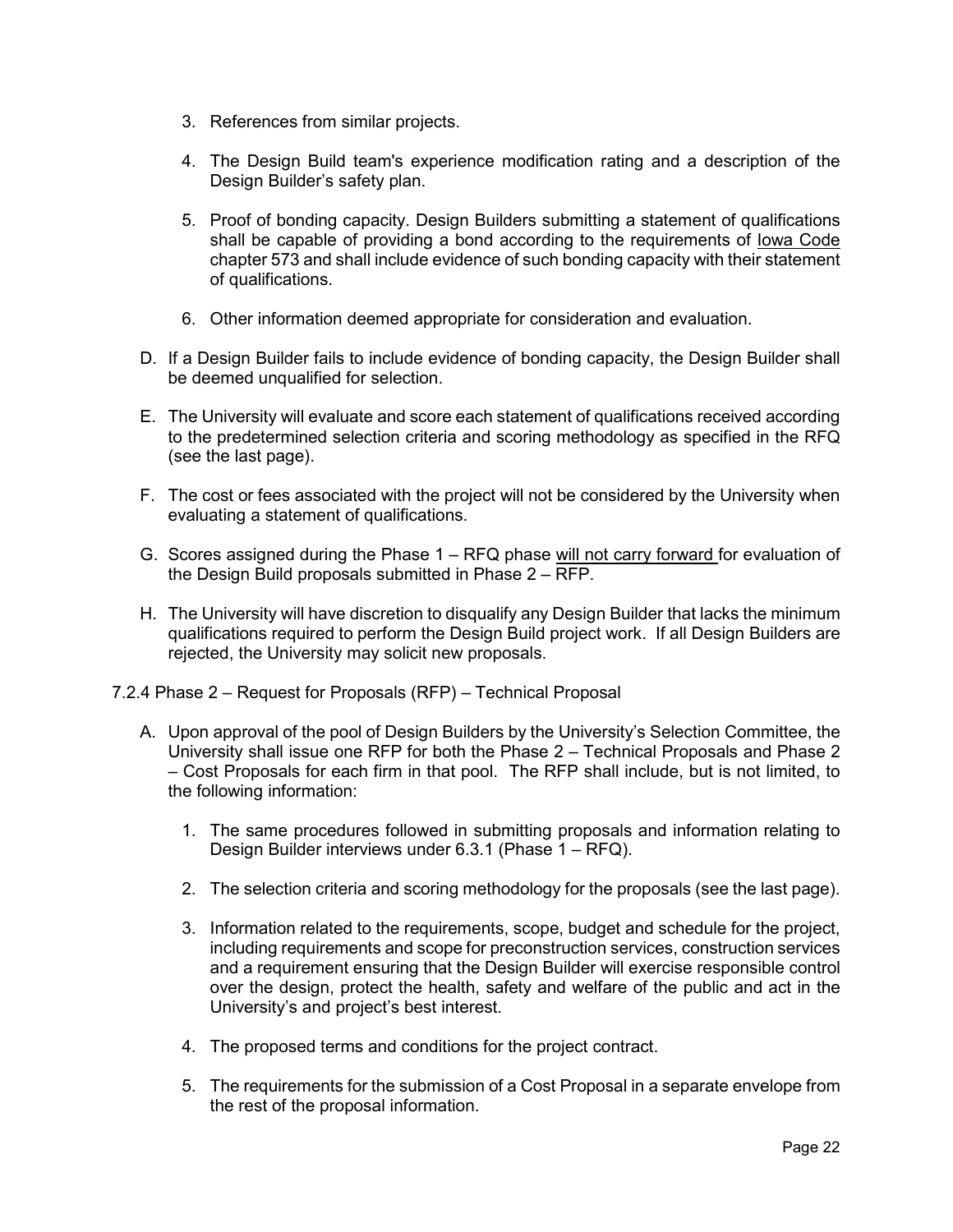- 6. Other information requested by the University in accordance with the selection plan.
- B. Each Design Builder selected during the Phase 1 RFQ phase shall submit a complete proposal. Each proposal submitted under this section shall not contain references to costs associated with work contained in the proposal. The University will evaluate and score each proposal according to the selection criteria and scoring methodology specified in the RFP.
- C. Any proposal may be withdrawn prior to the time set for the receipt of proposals. No proposal may be withdrawn for a period of 45 calendar days thereafter.
- 7.2.5 Phase 2 Request for Proposals (RFP) Cost Proposal
	- A. Each Design Builder will also provide the University with a separate Cost Proposal. The Technical Proposal and the Cost Proposal may be submitted sequentially or concurrently, according to the requirements of the RFP. Failure to submit a Cost Proposal according to the delivery requirements of the request for proposals may be grounds to reject the proposal.
	- B. The Cost Proposal shall include all of the following:
		- 1. A lump sum Cost Proposal for the scope of work.
		- 2. A bid security pursuant to Iowa Code chapter 573.
		- 3. Any other information required by the request for proposals.

#### 7.2.6 Selection

- A. After the deadline for submission of proposals has passed, the University will individually interview each Design Builder that has submitted a proposal, allowing each Design Builder to present the Design Builder's proposed team members, qualifications and proposal and to answer questions from the University's Selection Committee.
- B. The Cost Proposals will be opened only after all Technical Proposals have been evaluated and scored and after completion of all Design Builder interviews. At the time the Cost Proposals are opened, the University will make the proposal scoring public. Cost Proposals shall be evaluated and scored according to selection criteria and scoring methodology specified in the RFP.
- C. The University will select the Design Builder receiving the highest score based on the selection criteria and scoring methodology specified in the RFP. The University will proceed to negotiate with and attempt to enter into a contract with the selected firm to serve as the Design Builder for the public project. Included in the contract are bonding requirements as defined in Iowa Code chapter 573. If the University is unable to negotiate a satisfactory contract with the selected Design Builder, negotiations with that Design Builder will be terminated and the University will undertake negotiations with the Design Builder receiving the second highest score. If negotiations cannot be successfully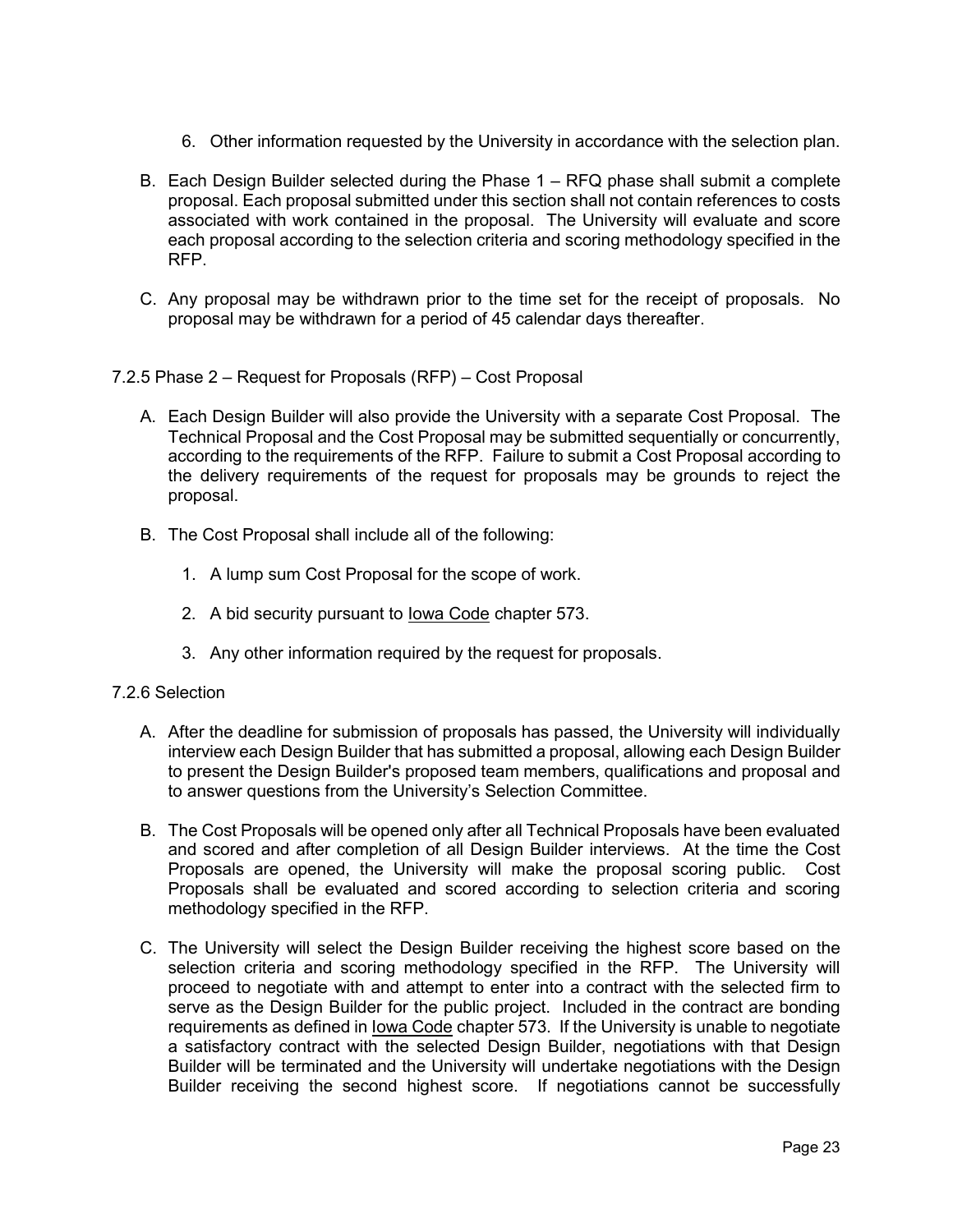completed with the Design Builder receiving the second highest score, the contract shall not be awarded.

- D. If the University determines that it is not in its best interest to proceed with the project pursuant to the proposals offered, the University shall reject all proposals. If all proposals are rejected, the University may solicit new statements of qualifications and proposals using different design or budget criteria.
- E. As an inducement to qualified Design Builders, the University will pay a fair and reasonable stipend, the amount of which shall be established in the request for proposals, to each Design Builder who participates in phase 2, but is not selected as the Design Builder for the project.
- F. The Design Builder will produce design review documents for each bid package consistent with the requirements for traditional methods of project delivery. The University and the Design Build-Bridging Consultant will review the designs for compliance with the Design Build Guidelines and contract requirements. Construction Documents for each bid package shall be sealed by licensed architects and engineers on the Design Builder's team.